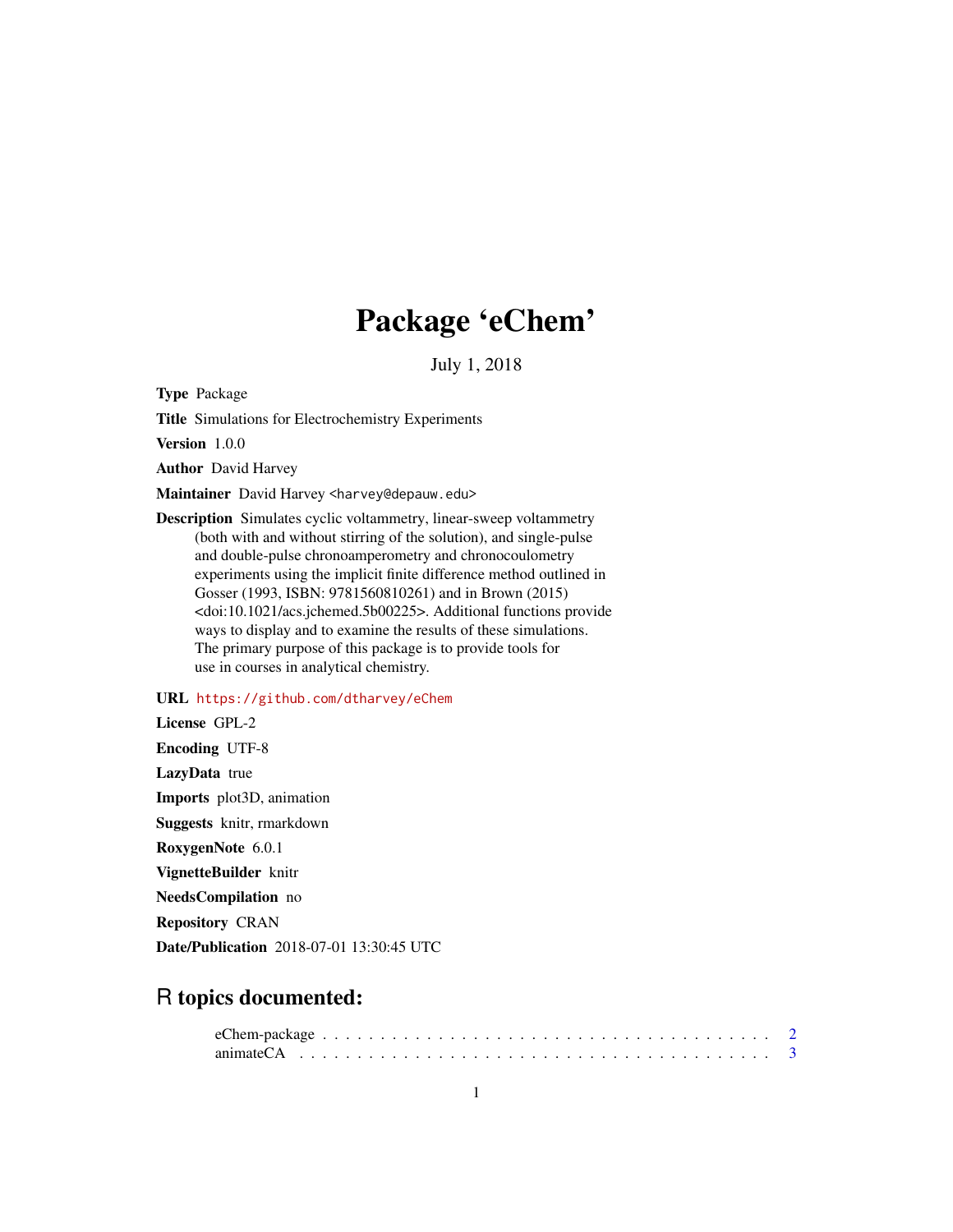<span id="page-1-0"></span>

| Index |           | 30             |
|-------|-----------|----------------|
|       |           |                |
|       |           |                |
|       |           |                |
|       |           |                |
|       |           |                |
|       |           |                |
|       |           |                |
|       |           |                |
|       |           |                |
|       |           |                |
|       |           |                |
|       |           |                |
|       |           |                |
|       |           |                |
|       |           |                |
|       |           | - 8            |
|       |           | 8              |
|       |           | $\overline{7}$ |
|       |           | 6              |
|       |           | 5              |
|       |           | 5              |
|       |           | $\overline{4}$ |
|       | animateCC | 3              |

eChem-package *Simulations for Electrochemistry Experiments*

#### Description

A collection of functions for simulating four different types of electrochemistry experiments: two potential step experiments (chronoamperometry and chronocoulometry) and two potential scan experiments (linear-sweep voltammetry and cyclic voltammetry). Each simulation allows for either an oxidation reaction or for a reduction reaction, and allows for a single following or a single preceding chemical reaction. Also included are a variety of functions for displaying the result of a simulation in either a static or animated format.

# Author(s)

David T. Harvey

Maintainer: David T. Harvey <harvey@depauw.edu>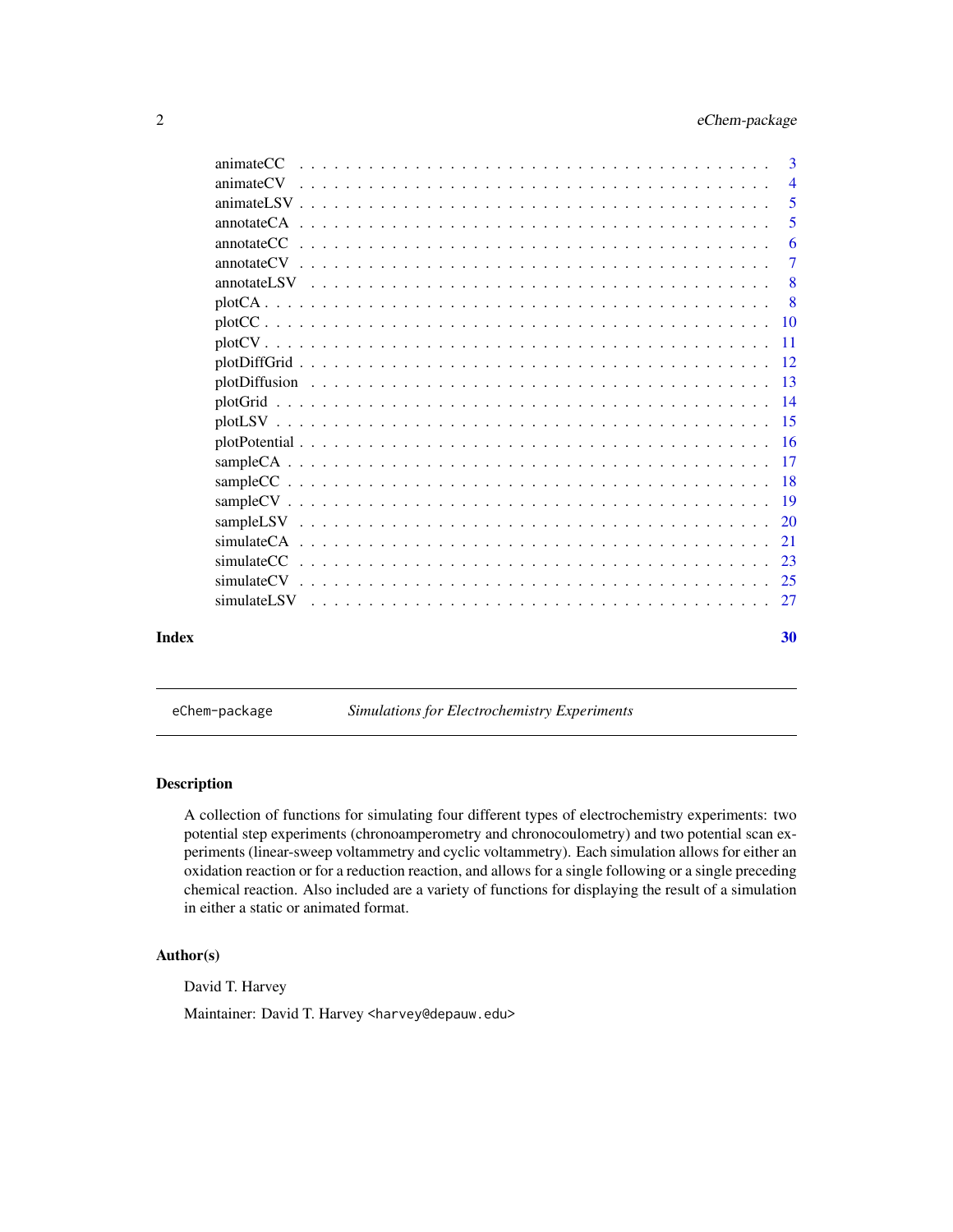<span id="page-2-0"></span>Creates either an HTML or a GIF animation of a chronoamperometry simulation created using caSim. The resulting animation displays the diffusion profiles for Ox, Red, and, where appropriate, Z situated above the chronoamperogram. Note: the animateCA function requires that the animation package is installed.

#### Usage

```
animateCA(filename, out_type = c("html", "gif"), out_name = "aniCA")
```
#### Arguments

| filename | Name of the file that contains the results of a chronoamperometry simulation. |
|----------|-------------------------------------------------------------------------------|
| out_type | Identifies the type of file generated, either an HTML file or a GIF file.     |
| out_name | Name used for the file(s) created by this function.                           |

#### Value

For an HTML animation, the function saves four items in the working directory: a folder with CSS files, a folder with javascript files, a folder with the image files for the animation, and a .html file; the latter two files are named using the function's out\_name argument. For a GIF animation, the function saves a single .gif file using the function's out\_name argument. See the vignettes for examples.

animateCC *Animate Chronocoulometry Simulation*

#### Description

Creates either an HTML or a GIF animation of a chronocoulometry simulation created using ccSim. The resulting animation displays the diffusion profiles for Ox, Red, and, where appropriate, Z situated above the chronoamperogram. Note: the animateCC function requires that the animation package is installed.

#### Usage

```
animateCC(filename, out_type = c("html", "gif"), out_name = "aniCC")
```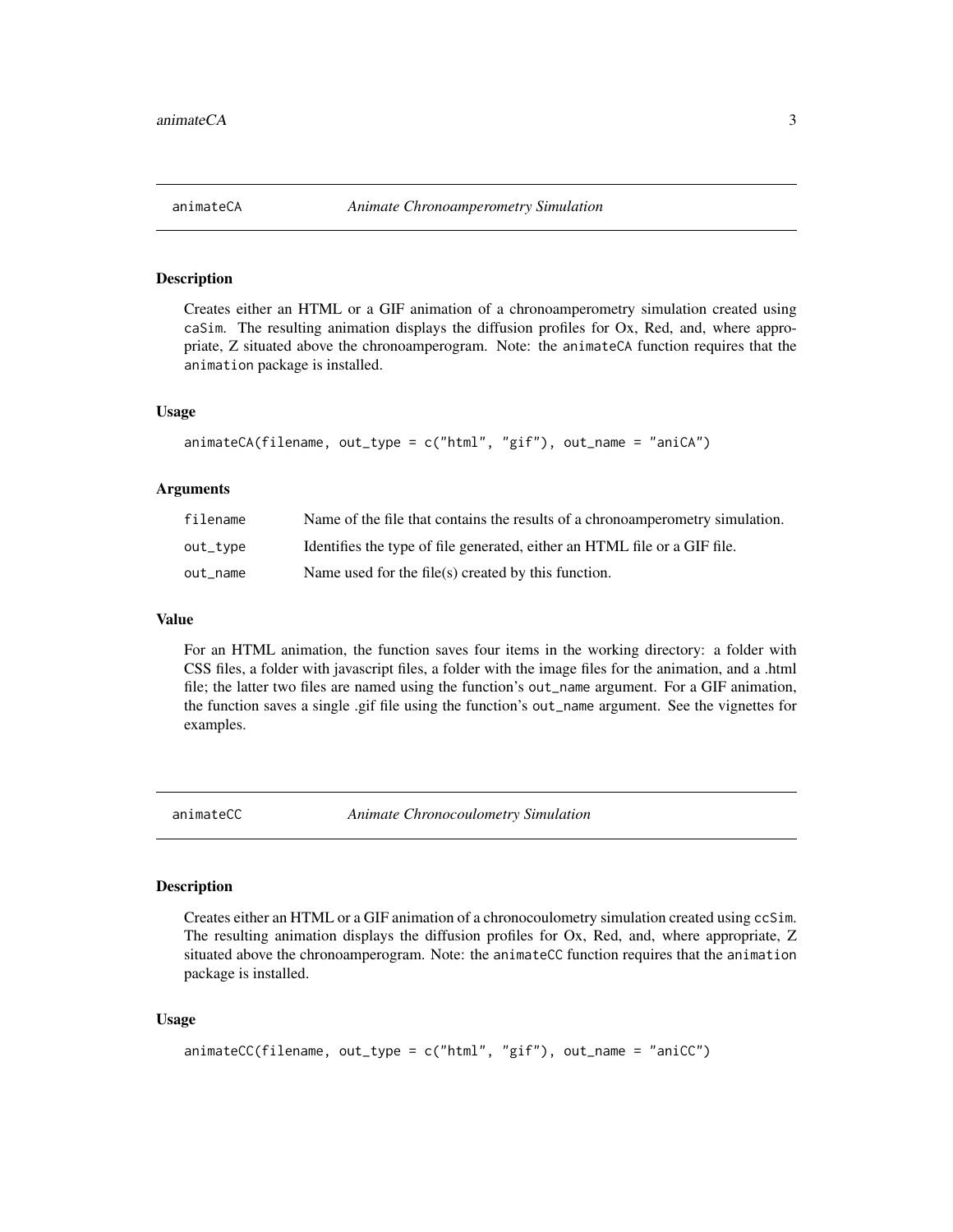<span id="page-3-0"></span>4 animateCV animateCV animateCV animateCV animateCV animateCV animateCV animateCV

#### Arguments

| filename | Name of the file that contains the results of a chronocoulometry simulation. |
|----------|------------------------------------------------------------------------------|
| out_tvpe | Identifies the type of file generated, either an HTML file or a GIF file.    |
| out name | Name used for the file(s) created by this function.                          |

#### Value

For an HTML animation, the function saves four items in the working directory: a folder with CSS files, a folder with javascript files, a folder with the image files for the animation, and a .html file; the latter two files are named using the function's out\_name argument. For a GIF animation, the function saves a single .gif file using the function's out\_name argument. See the vignettes for examples.

animateCV *Animate Cyclic Voltammetry Simulation*

#### Description

Creates either an HTML or a GIF animation of a cyclic voltammetry simulation created using cvSim. The resulting animation displays the diffusion profiles for Ox, Red, and, where appropriate, Z situated above the cyclic voltammogram. Note: the animateCV function requires that the animation package is installed.

#### Usage

```
animateCV(filename, out_type = c("html", "gif"), out_name = "aniCV")
```
#### Arguments

| filename | Name of the file that contains the results of a cyclic voltammetry simulation. |
|----------|--------------------------------------------------------------------------------|
| out_type | Identifies the type of file generated, either an HTML file or a GIF file.      |
| out_name | Name used for the file(s) created by this function.                            |

#### Value

For an HTML animation, the function saves four items in the working directory: a folder with CSS files, a folder with javascript files, a folder with the image files for the animation, and a .html file; the latter two files are named using the function's out\_name argument. For a GIF animation, the function saves a single .gif file using the function's out\_name argument. See the vignettes for examples.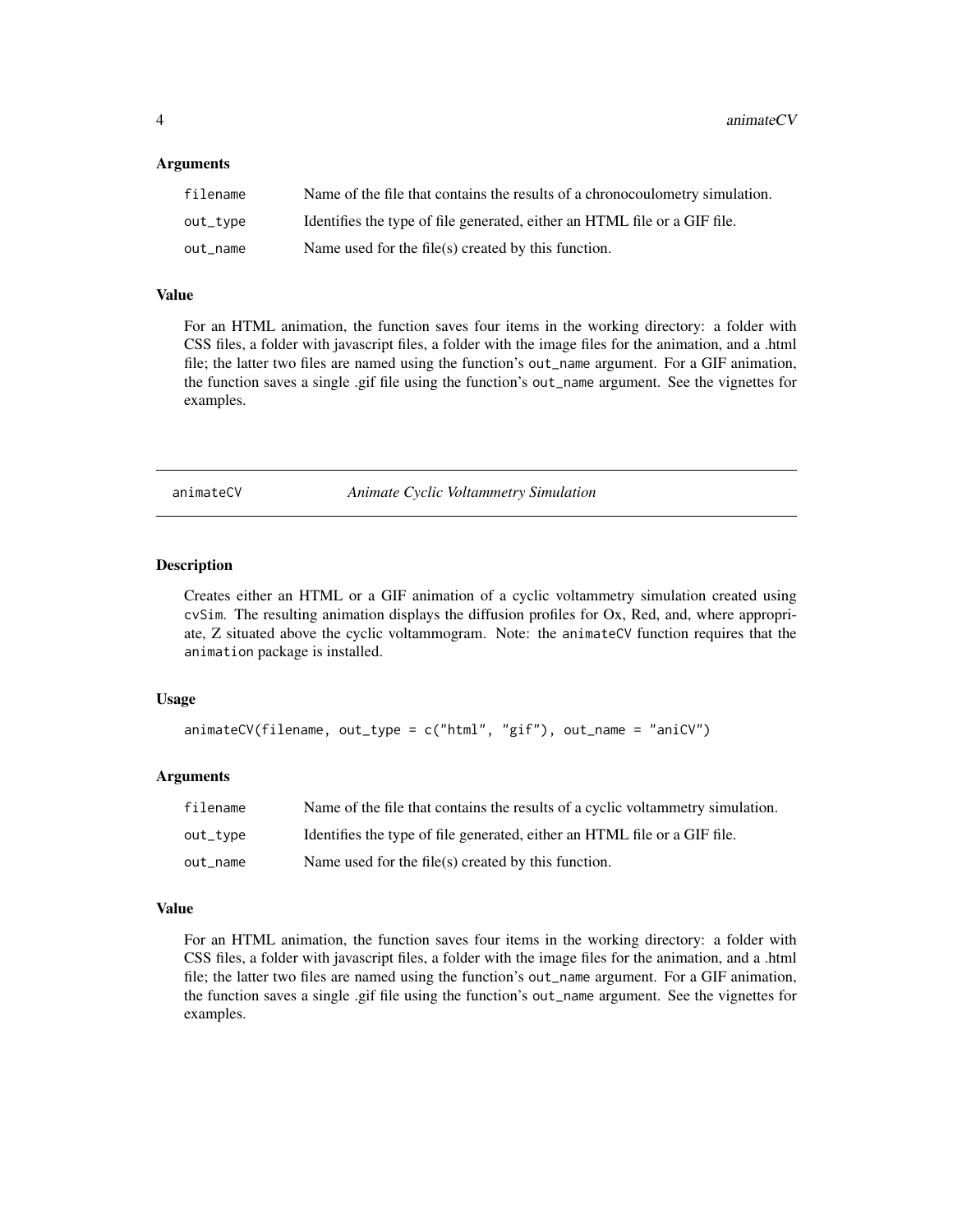<span id="page-4-0"></span>

Creates either an HTML or a GIF animation of a linear sweep voltammetry simulation created using lsvSim. The resulting animation displays the diffusion profiles for Ox, Red, and, where appropriate, Z situated above the linear sweep voltammogram. Note: the animateLSV function requires that the animation package is installed.

#### Usage

```
animateLSV(filename, out_type = c("html", "gif"), out_name = "aniLSV")
```
#### Arguments

| filename | Name of the file that contains the results of a linear sweep voltammetry simula-<br>tion. |
|----------|-------------------------------------------------------------------------------------------|
| out_type | identifies the type of file generated, either an HTML file or a GIF file.                 |
| out name | Name used for the file(s) created by this function.                                       |

#### Value

For an HTML animation, the function saves four items in the working directory: a folder with CSS files, a folder with javascript files, a folder with the image files for the animation, and a .html file; the latter two files are named using the function's out\_name argument. For a GIF animation, the function saves a single .gif file using the function's out\_name argument. See the vignettes for examples.

annotateCA *Annotate Chronoamperogram*

#### Description

Plots a chronoamperogam and annotates it with either the current for a single pulse experiment, or, for a double pulse experiment, with the currents after both the forward pulse and the reverse pulse, and the current ratio. The currents are displayed for a designated time after a pulse, which defaults to the length of the pulse if a value is not provided.

#### Usage

```
annotateCA(filename, time.delay, scale.factor = 1, main_title = NULL)
```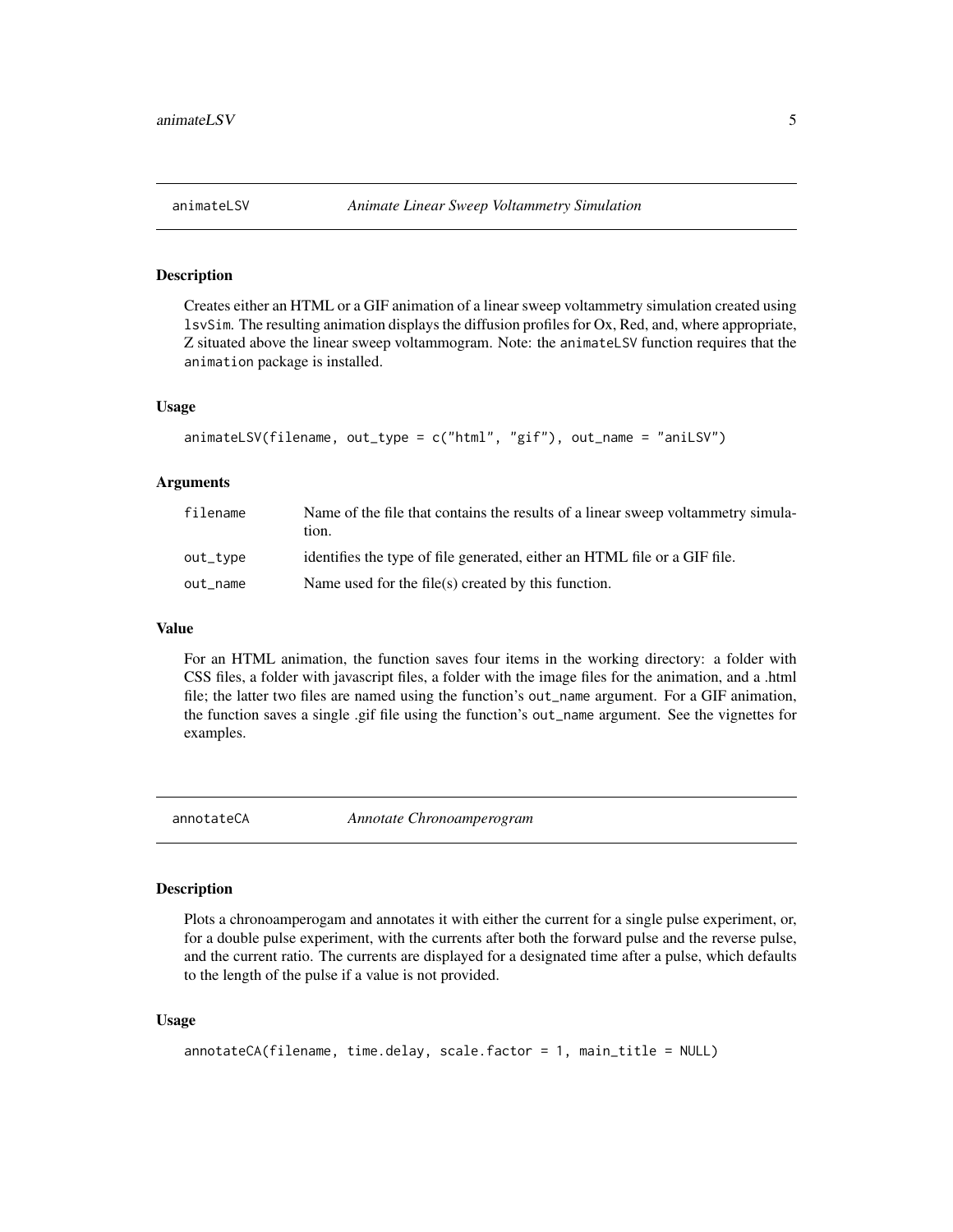#### <span id="page-5-0"></span>Arguments

| filename     | Name of the file that contains the results of a simulated chronoamperometry<br>experiment.                           |
|--------------|----------------------------------------------------------------------------------------------------------------------|
| time.delay   | Time after the application of a pulse for which the current is reported.                                             |
| scale.factor | Setting to a value less than 1 adjusts the y-axis limits so that the limits are not<br>defined by the current spike. |
| main title   | An optional main title.                                                                                              |

#### Value

Returns a plot of the chronoamperogram with annotations.

#### Examples

 $ex\_ca = simulateCA(e.start = 0.25, e.pulse = -0.25, e.format = 0,$ pulses = "double", t.2 = 20, x.units = 100, t.units = 1000) annotateCA(ex\_ca, time.delay = 0.5)

annotateCC *Annotate Chronocoulogram*

#### Description

Plots a chronocoulogam and annotates it with either the charge for a single pulse experiment, or, for a double pulse experiment, with the charge following the forward and the reverse pulse, and the charge ratio. The charges are displayed for a designated time after a pulse, which defaults to the length of the pulse if a value is not provided.

#### Usage

```
annotateCC(filename, time.delay, scale.factor = 1, main_title = NULL)
```
#### Arguments

| filename     | Name of the file that contains the results of a simulated chronocoulometry ex-<br>periment.                          |
|--------------|----------------------------------------------------------------------------------------------------------------------|
| time.delay   | Time after the application of a pulse for which the current is reported.                                             |
| scale.factor | Setting to a value less than 1 adjusts the y-axis limits so that the limits are not<br>defined by the current spike. |
| main_title   | An optional main title.                                                                                              |

# Value

Returns a plot of the chronocoulogram with annotations.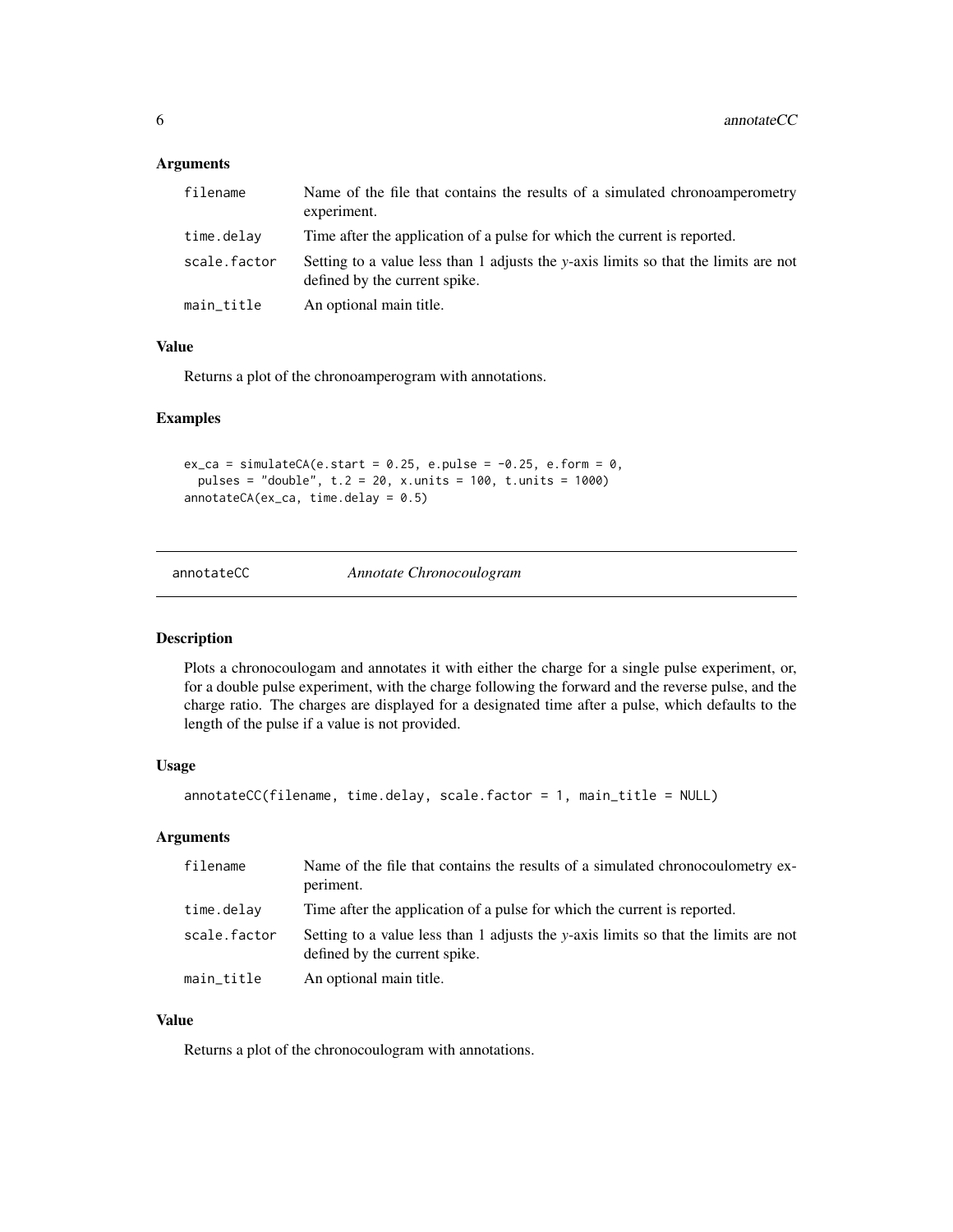#### <span id="page-6-0"></span>annotate $CV$  7

#### Examples

```
ex\_ca = simulateCA(e.start = 0.25, e.push = -0.25, e.format = 0,pulses = "double", t.2 = 20, x.units = 100, t.units = 1000)
ex_cc = simulateCC(ex_ca)
annotateCC(ex_cc)
```

| annotateCV |  |
|------------|--|
|------------|--|

# annotateCV *Annotate Cyclic Voltammogram*

#### Description

Plots a cyclic voltammogram and annotates it with values for the cathodic peak potential (Epc), the anodic peak potential (Epa), the difference in peak potentials (Delta E), the cathodic peak current (ip,c), the anodic peak current (ip,a), and the peak current ratio (either ip,c/ip,a or ip,a/ip,c). The baseline for determining peak currents is set using a defined percentage of points at the beginning of the forward and the reverse scans. Values are reported as unmeasurable when they fall below a threshold value.

#### Usage

```
annotateCV(filename, main_title = NULL, forward.per = 5, reverse.per = 5,
  threshold = 0.05)
```
#### Arguments

| filename    | Name of the file that contains the results of a simulated cyclic voltammetry<br>experiment.                                 |
|-------------|-----------------------------------------------------------------------------------------------------------------------------|
| main_title  | An optional main title.                                                                                                     |
| forward.per | The percentage of points from the beginning of the forward scan used to set the<br>baseline for measuring the peak current. |
| reverse.per | The percentage of points from the beginning of the reverse scan used to set the<br>baseline for measuring the peak current. |
| threshold   | Sets the smallest measurable current.                                                                                       |

#### Value

Returns a plot of the cyclic voltammogram with annotations.

```
cv\_ex2 = simulateCV(ko = 0.01, e.s with = -0.8, e.form = -0.4,x.units = 100, t.units = 1000)
annotateCV(cv_ex2)
```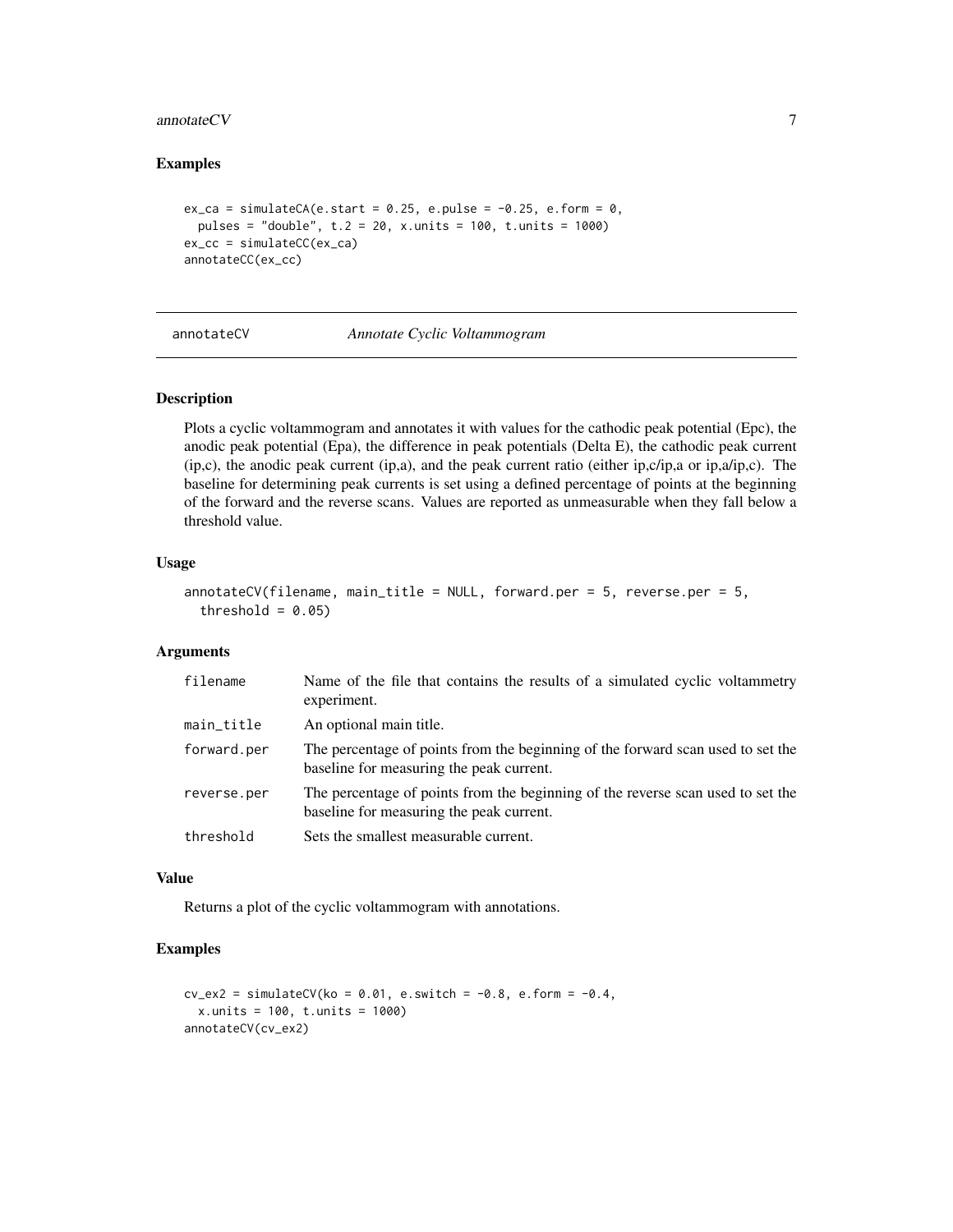Plots a linear sweep voltammogram and annotates it with values for either the cathodic peak potential (Epc) and cathodic peak current (ip,c), or the anodic peak potential (Epa) and the anodic peak current (ip,a). The baseline for determining the peak currents is set using a defined percentage of points at the beginning of potential scan.

#### Usage

```
annotateLSV(filename, potential.per = 5, main_title = NULL)
```
#### Arguments

| filename      | Name of the file that contains the results of a simulated linear sweep voltamme-<br>try experiment.                           |
|---------------|-------------------------------------------------------------------------------------------------------------------------------|
| potential.per | The percentage of points from the beginning of the potential scan used to set the<br>baseline for measuring the peak current. |
| main_title    | An optional main title.                                                                                                       |

#### Value

Returns a plot of the linear sweep voltammogram with annotations.

#### Examples

```
ex_lsv = simulateLSV(e.start = 0.25, e.end = -0.25, e.form = 0,
 stir.rate = "fast", x.units = 100, t.units = 1000)
annotateLSV(ex_lsv)
```
plotCA *Plot Chronoamperograms*

#### Description

Plots 1–5 chronoamperograms on a single set of axes. The default plot does not include a legend or a title, but providing a vector of character strings to legend\_text adds a legend to the final plot, and adding a character string for main\_title adds a title to the plot. Line widths, line types, line colors, point symbols, and point colors have default values that can be adjusted. Note: this function accepts both full data files created using caSim or reduced data files created using sampleAmpgram.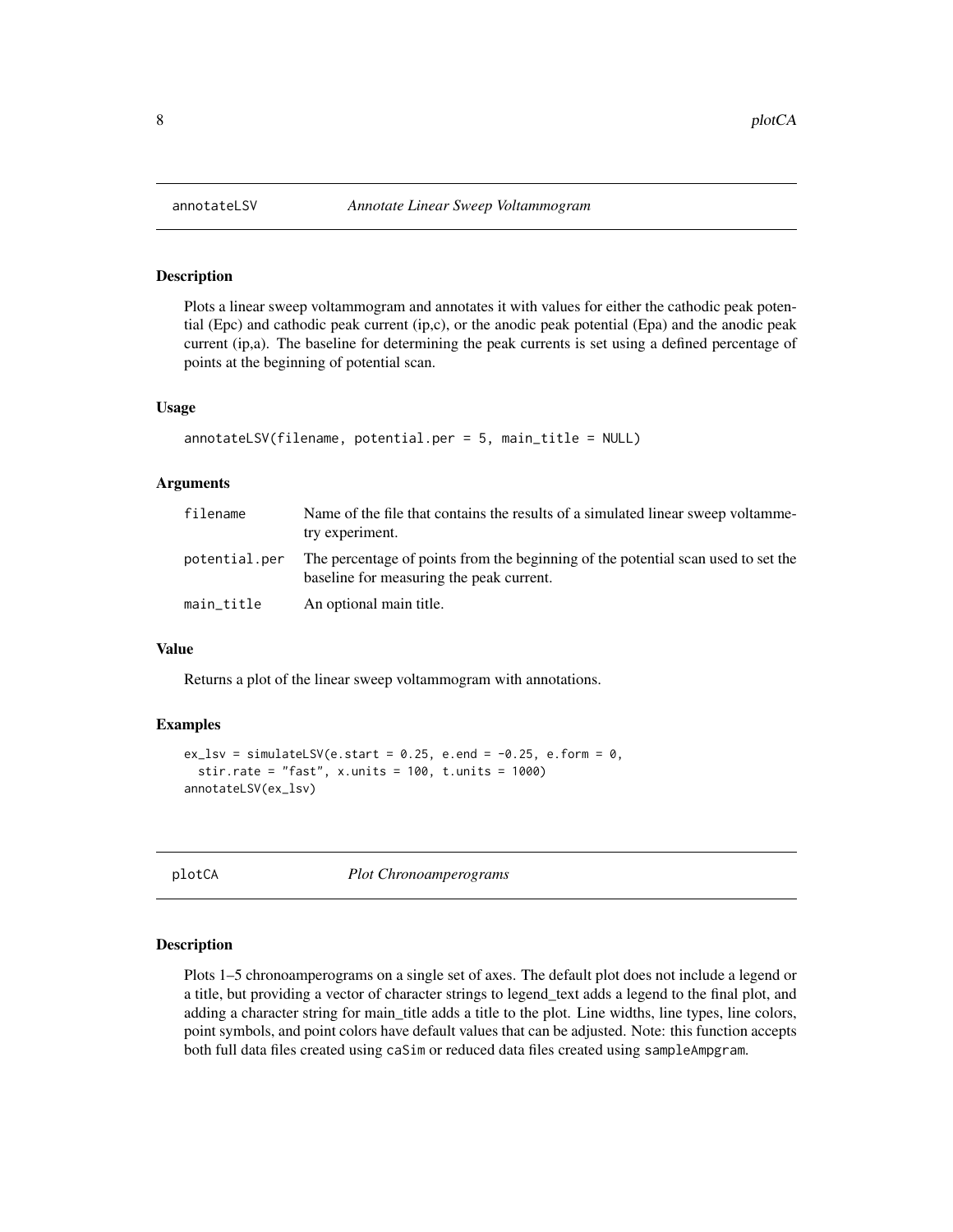#### plotCA and the set of the set of the set of the set of the set of the set of the set of the set of the set of the set of the set of the set of the set of the set of the set of the set of the set of the set of the set of th

### Usage

```
plotCA(filenames = list(file1 = NULL, file2 = NULL), scale = 1,
  legend_text = NULL, legend_position = c("topleft", "topright",
  "bottomleft", "bottomright"), main_title = NULL, line_widths = c(2, 2, 2,
  2, 2), line_types = c(1, 2, 3, 4, 5), point_symbols = c(21, 22, 23, 24,
  25), line_colors = c("blue", "blue", "blue", "blue", "blue"))
```
#### Arguments

| filenames       | A list giving the names of $1-5$ files that contain the results of a simulated<br>chronomperometry experiment.                                                                                 |
|-----------------|------------------------------------------------------------------------------------------------------------------------------------------------------------------------------------------------|
| scale           | Setting to a value less than 1 adjusts the y-axis limits so that the limits are not<br>defined by the current spike.                                                                           |
| legend_text     | Optional vector that contains text to include in a legend. Default is NULL, which<br>surpresses the legend.                                                                                    |
| legend_position |                                                                                                                                                                                                |
|                 | One of topleft, topright, bottomleft, or bottomright; defaults to topleft.                                                                                                                     |
| main_title      | An optional main title.                                                                                                                                                                        |
| line_widths     | A vector of line widths for the individual voltammograms; defaults to a common<br>line width of 2, but can be adjusted by supplying a vector with desired values.                              |
| line_types      | A vector of line types for the individual voltammograms; defaults to a set of dif-<br>ferent line types, but can be adjusted by supplying a vector with desired values.                        |
| point_symbols   | A vector of pch values for plotting points.                                                                                                                                                    |
| line_colors     | A vector of colors for the individual voltammograms, whether displayed as lines<br>or as points; defaults to a common color, but can be adjusted by supplying a<br>vector with desired values. |
|                 |                                                                                                                                                                                                |

#### Value

Returns a plot that shows time on the *x*-axis and current on the *y*-axis.

```
ca\_ex1 = simulateCA(conc.bulk = 0.01, x.units = 100, t.units = 1000)ca\_ex2 = simulateCA(conc.bulk = 0.001, x.units = 100, t.units = 1000)ca\_ex3 = simulateCA(conc.bulk = 0.0001, x.units = 100, t.units = 1000)plotCA(filenames = list(ca_ex1, ca_ex2, ca_ex3),
  legend_text = c("0.01 M", "0.001 M", "0.0001 M"), scale = 0.1)
```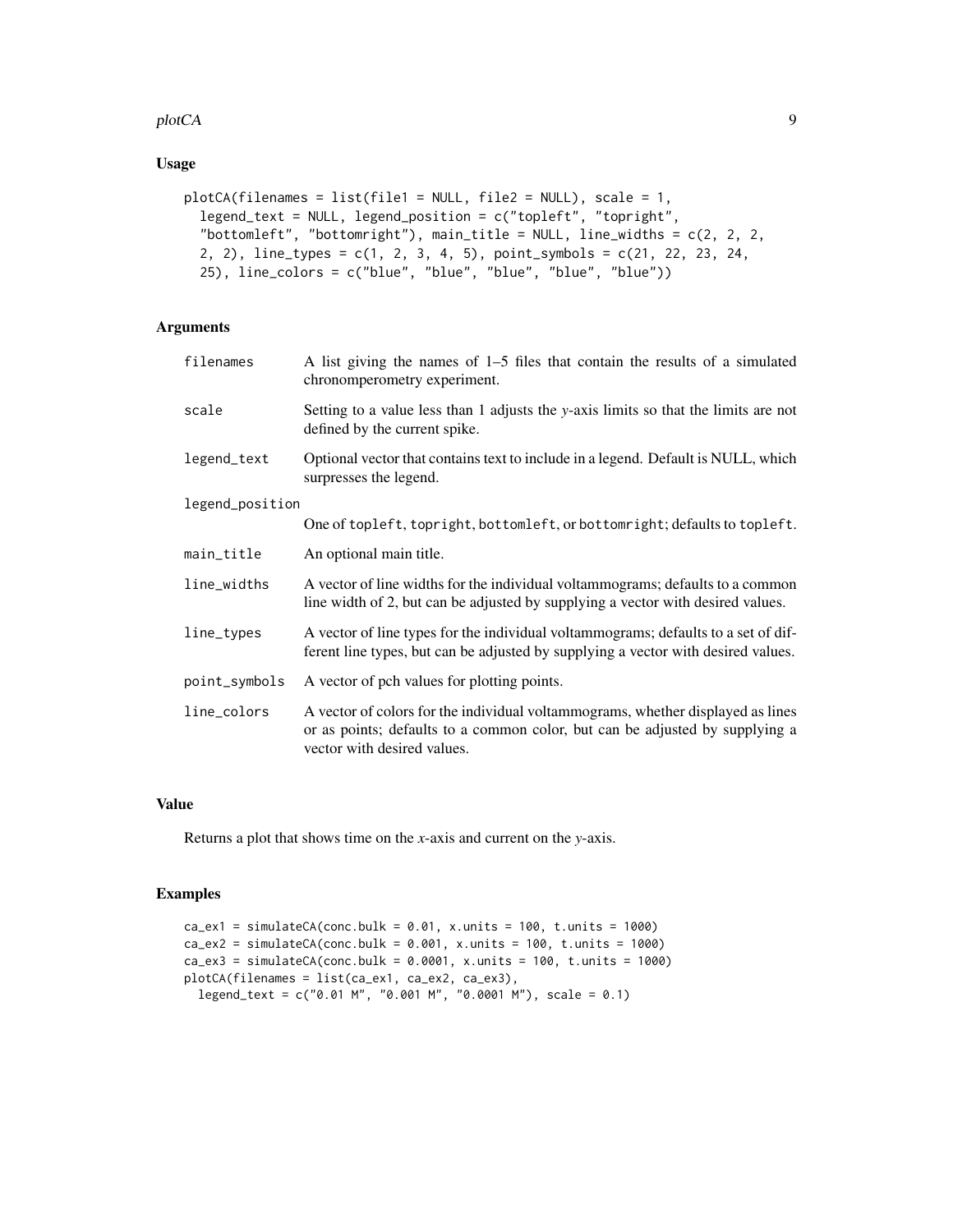<span id="page-9-0"></span>

Plots 1–5 chronocoulograms on a single set of axes. The default plot does not include a legend or a title, but providing a vector of character strings to legend\_text adds a legend to the final plot, and adding a character string for main\_title adds a title to the plot. Line widths, line types, line colors, point symbols, and point colors have default values that can be adjusted. Note: this function accepts both full data files created using ccSim or reduced data files created using sampleCoulgram.

#### Usage

```
plotCC(filenames = list(file1 = NULL, file2 = NULL), scale = 1,
  legend_text = NULL, legend_position = "topleft", main_title = NULL,
  line_widths = c(2, 2, 2, 2, 2), line_types = c(1, 2, 3, 4, 5),point_symbols = c(21, 22, 23, 24, 25), line_colors = c("blue", "blue",
  "blue", "blue", "blue"))
```
#### Arguments

| filenames       | A list giving the names of 1–5 files that contain the results of a simulated chrono-<br>coulometry experiment.                                                                                 |
|-----------------|------------------------------------------------------------------------------------------------------------------------------------------------------------------------------------------------|
| scale           | Setting to value less than 1 adjusts the y-axis limits so that the limits are not<br>defined by the current spike.                                                                             |
| legend_text     | Optional vector that contains text to include in a legend. Default is NULL, which<br>surpresses the legend.                                                                                    |
| legend_position |                                                                                                                                                                                                |
|                 | legend_position One of topleft, topright, bottomleft, or bottomright; de-<br>faults to topleft.                                                                                                |
| main_title      | An optional main title.                                                                                                                                                                        |
| line_widths     | A vector of line widths for the individual voltammograms; defaults to a common<br>line width of 2, but can be adjusted by supplying a vector with desired values.                              |
| line_types      | A vector of line types for the individual voltammograms; defaults to a set of dif-<br>ferent line types, but can be adjusted by supplying a vector with desired values.                        |
| point_symbols   | A vector of pch values for plotting points.                                                                                                                                                    |
| line_colors     | A vector of colors for the individual voltammograms, whether displayed as lines<br>or as points; defaults to a common color, but can be adjusted by supplying a<br>vector with desired values. |

### Value

Returns a plot that shows time on the *x*-axis and charge on the *y*-axis.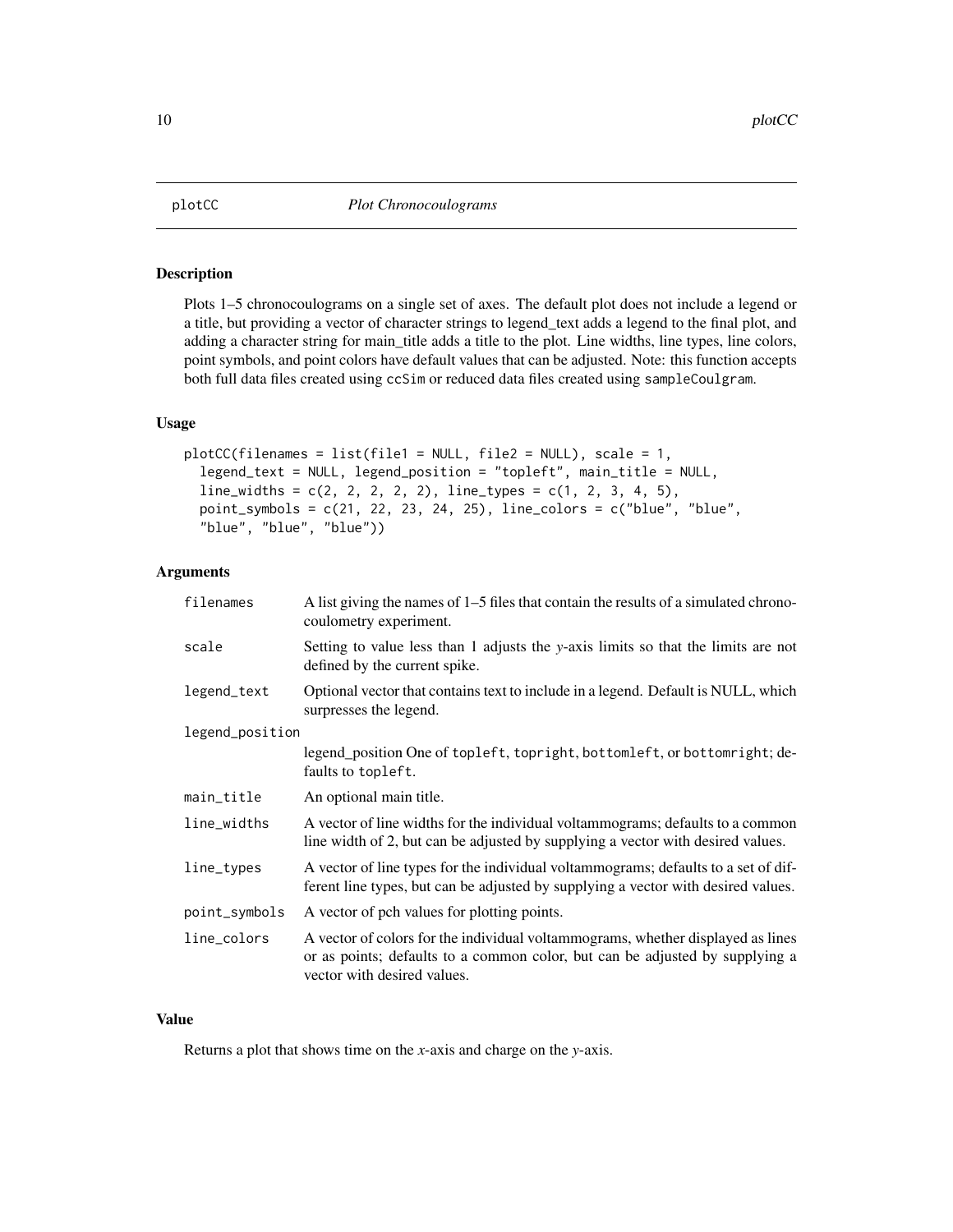#### <span id="page-10-0"></span>plotCV and the state of the state of the state of the state of the state of the state of the state of the state of the state of the state of the state of the state of the state of the state of the state of the state of the

#### Examples

```
ca\_ex1 = simulateCA(conc.bulk = 0.01, x.units = 100, t.units = 1000)cc\_ex1 = \text{simulateCC}(ca\_ex1)ca\_ex2 = simulateCA(conc.bulk = 0.001, x.units = 100, t.units = 1000)cc\_ex2 = \text{simulateCC}(ca\_ex2)ca\_ex3 = simulateCA(conc.bulk = 0.0001, x.units = 100, t.units = 1000)cc_ex3 = simulateCC(ca_ex3)
plotCC(filenames = list(cc_ex1, cc_ex2, cc_ex3),
  legend_text = c("0.01 M", "0.001 M", "0.0001 M"), scale = 0.8)
```

| v<br>plotC' |
|-------------|
|             |

plotCV *Plot Cyclic Voltammograms*

# Description

Plots 1–5 cyclic voltammograms on a single set of axes. The default plot does not include a legend or a title, but providing a vector of character strings to legend\_text adds a legend to the final plot, and adding a character string for main\_title adds a title to the plot. Line widths, line types, line colors, point symbols, and point colors have default values that can be adjusted. Note: this function accepts both full data files created using cvSim or reduced data files created sampleCV.

#### Usage

```
plotCV(filenames = list(file1 = NULL, file2 = NULL), legend_text = NULL,
 legend_position = c("topleft", "topright", "bottomleft", "bottomright"),
 main_title = NULL, line_widths = c(2, 2, 2, 2, 2), line_types = c(1, 2, 1)3, 4, 5), point_symbols = c(21, 22, 23, 24, 25), line_colors = c("blue",
  "blue", "blue", "blue", "blue"))
```
#### Arguments

| filenames       | A list giving the names of 1–5 files that contain the results of a simulated cyclic<br>voltammetry experiment.                                                                  |
|-----------------|---------------------------------------------------------------------------------------------------------------------------------------------------------------------------------|
| legend_text     | Optional vector that contains text to include in a legend. Default is NULL, which<br>surpresses the legend.                                                                     |
| legend_position |                                                                                                                                                                                 |
|                 | One of topleft, topright, bottomleft, or bottomright; defaults to topleft.                                                                                                      |
| main_title      | An optional main title.                                                                                                                                                         |
| line_widths     | A vector of line widths for the individual cyclic voltammograms; defaults to a<br>common line width of 2, but can be adjusted by supplying a vector with desired<br>values.     |
| line_types      | A vector of line types for the individual cyclic voltammograms; defaults to a set<br>of different line types, but can be adjusted by supplying a vector with desired<br>values. |
| point_symbols   | A vector of pch values for plotting points.                                                                                                                                     |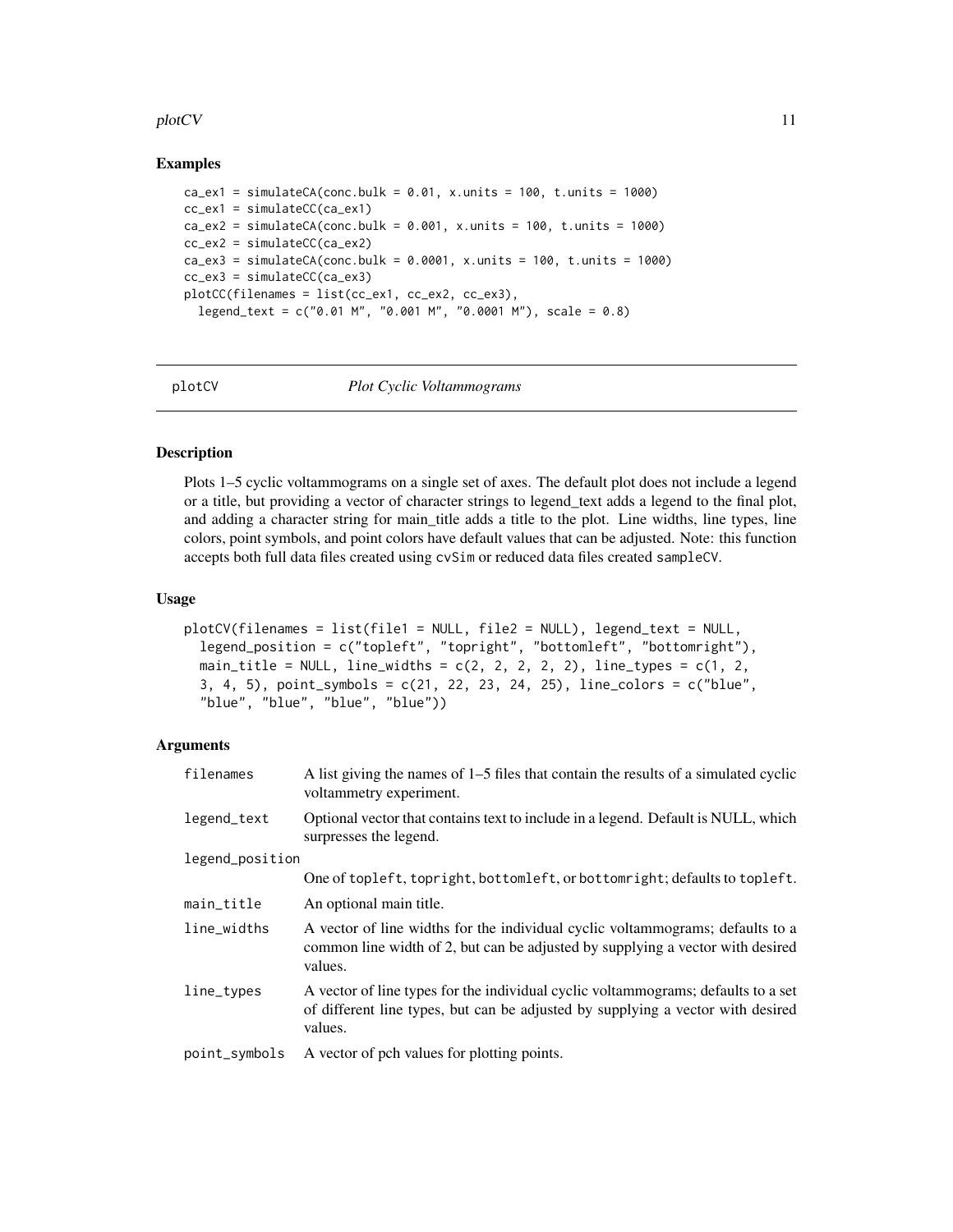<span id="page-11-0"></span>

| line colors | A vector of colors for the individual cyclic voltammograms, whether displayed     |
|-------------|-----------------------------------------------------------------------------------|
|             | as lines or as points; defaults to a common color, but can be adjusted by supply- |
|             | ing a vector with desired values.                                                 |

### Value

Returns a plot that shows the applied potential on the *x*-axis and current on the *y*-axis.

#### Examples

```
cv\_ex1 = simulateCV(ko = 1, e.swith = -0.8, e.format = -0.4,x.units = 100, t.units = 1000)
cv\_ex2 = simulateCV(ko = 0.01, e.swith = -0.8, e.format = -0.4,x.units = 100, t.units = 1000)
cv\_ex3 = simulateCV(ko = 0.001, e.s with = -0.8, e.format = -0.4,x.units = 100, t.units = 1000)
cv\_ex4 = simulateCV(ko = 0.0001, e.s with = -0.8, e.form = -0.4,x.units = 100, t.units = 1000)
plotCV(filenames = list(cv_ex1, cv_ex2, cv_ex3, cv_ex4),
  legend_text = c("ko = 1 cm/s", "ko = 0.01 cm/s","ko = 0.001 cm/s", "ko = 0.0001 cm/s"))
cv_ex1sample = sampleCV(cv_ex1, data.reduction = 5)
plotCV(filenames = list(cv_ex1, cv_ex1sample),
  line_colors = c("blue", "red"))
```
plotDiffGrid *Plot Diffusion Grids*

#### **Description**

Plots the diffusion grids used in cyclic voltammetry, linear sweep voltammetry, chronoamperometry, and chronocoulometry simulation. The diffusion grids are presented as heat maps giving the concentration of Ox, Red, or Z as a function of distance from the electrode surface on the *x*-axis and time on the *y*- axis. The scale on the *x*-axis may be adjusted to highlight better the diffusion grid near the electrode's surface. Note: the plotDiffGrid function requires that the plot3D package is installed.

#### Usage

```
plotDiffGrid(filename, species = c(TRUE, TRUE, FALSE), scale.factor = 1)
```
#### Arguments

filename Name of the file that contains the results of a cyclic voltammetry, linear sweep voltammetry, chronoamperometry, or chronocoulometry simulation created using cvSim, lsvSim, caSim, or ccSim.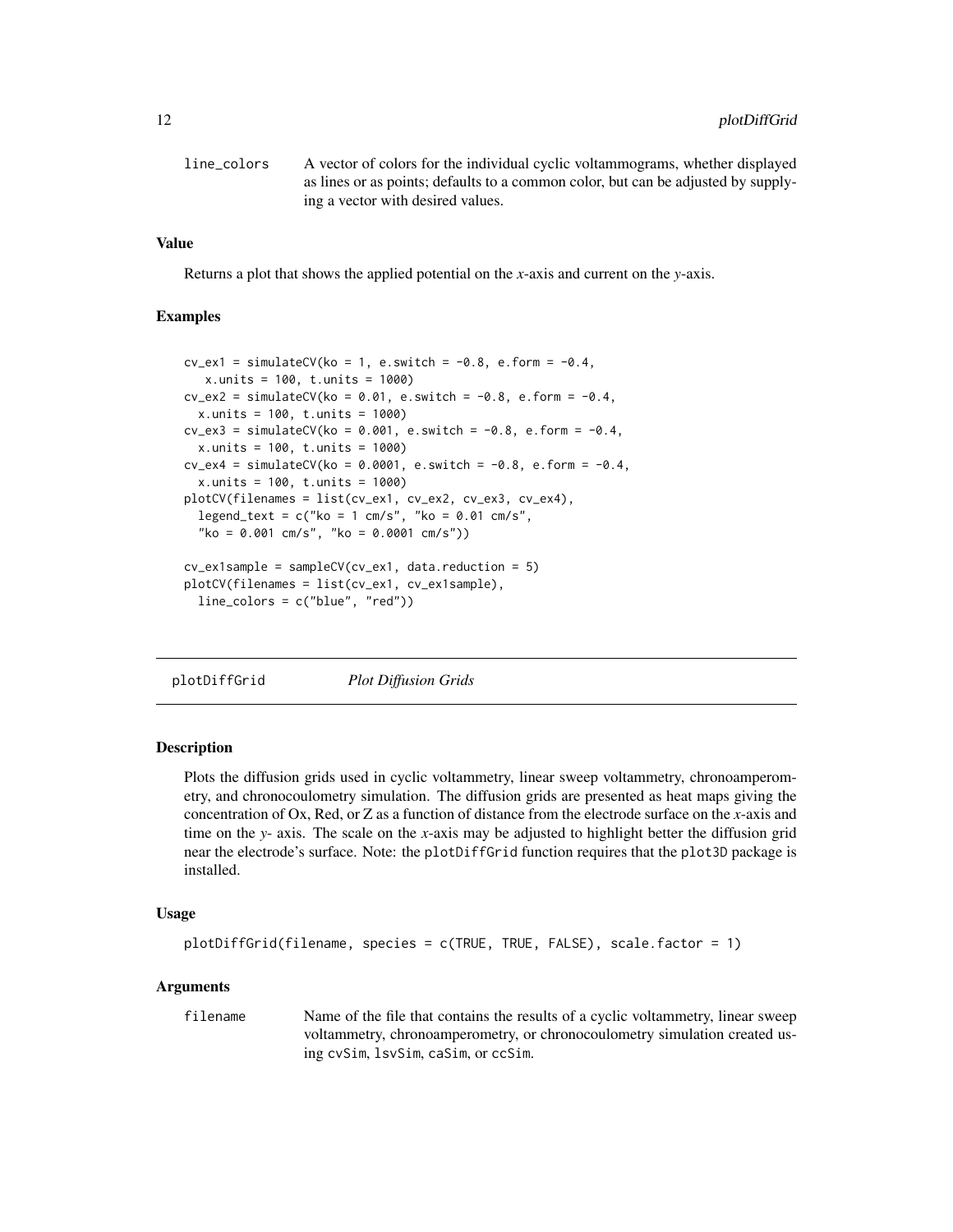#### <span id="page-12-0"></span>plotDiffusion 13

| species      | A vector of three logical values (T or F) indicating the species for which diffusion<br>grids are displayed. The order in which species are identified is Ox, Red, and Z. |
|--------------|---------------------------------------------------------------------------------------------------------------------------------------------------------------------------|
| scale.factor | A factor for adjusting the scale on the x-axis. Setting the scale factor to a value<br>of less than 1 decreases the range of distances displayed in the diffusion grids.  |

#### Value

Returns a single plot showing 1–3 diffusion grids.

#### Examples

```
ex_{c}v = simulateCV(e.start = 0.25, e.switch = -0.25, e.form = 0,
  x.units = 100, t.units = 1000)
plotDiffGrid(ex_cv, species = c(TRUE, TRUE, FALSE),
  scale.factor = 0.5)
```
# plotDiffusion *Plot Diffusion Profiles*

#### Description

Plots a set of diffusion profiles (concentration as a function of distance from the electrode's surface) for an object created using an object created with one of the package's simulation functions: cvSim for cyclic voltammetry, lsvSim for linear sweep voltammetry, caSim for chronoamperometry, or ccSim for chronocoulometry. The plot includes a default title that gives the time and the potential for the diffusion profile. Note: this function will not work with the reduced data file created using sampleAmpgram, sampleCoulgram, or sampleVoltgram.

#### Usage

```
plotDiffusion(filename, t = 1)
```
#### Arguments

| filename | Name of the file that contains the results of a simulated electrochemistry exper-<br>iment. |
|----------|---------------------------------------------------------------------------------------------|
|          | The time for which the diffusion profile is desired.                                        |

### Value

Returns a line plot that shows distance from the electrode's surface on the *x*-axis and the concentrations of Ox, Red, and, for an EC or a CE mechanism, Z on the *y*-axis.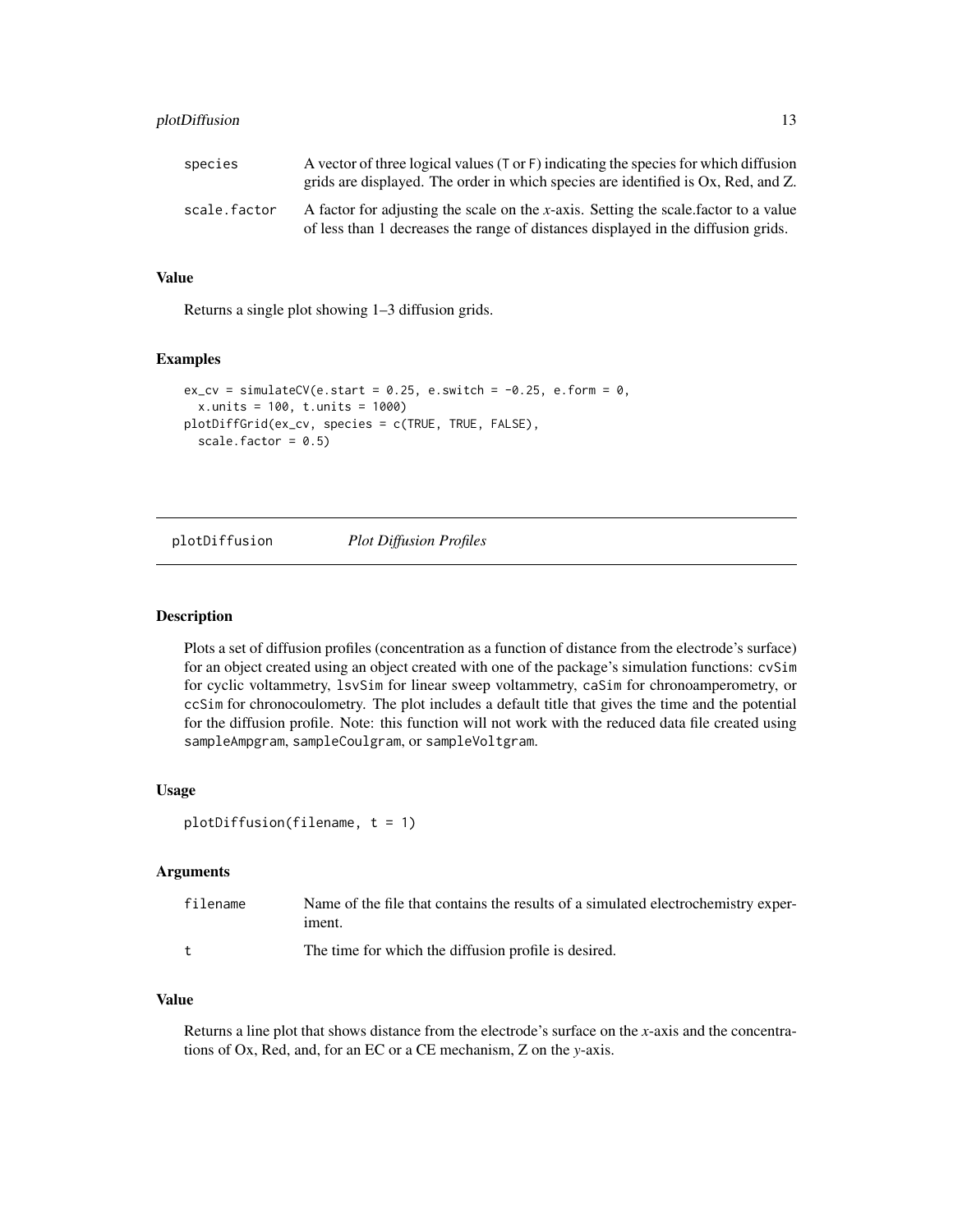#### Examples

```
ex_{cv} = simulateCV(e.start = 0.25, e.switch = -0.25, e.form = 0,
 x.units = 100, t.units = 1000)
plotDiffusion(ex_cv, t = 0.5)ex\_ca = simulateCA(e.start = 0.25, e.pulse = -0.25, e.format = 0,pulses = "double", t.2 = 20, x.units = 100, t.units = 1000)
plotDiffusion(ex_ca, t = 21)
```
plotGrid *Grid of Diffusion Profiles*

#### Description

Plots eight diffusion profiles—at times that are 10 30 experiment—around a central plot that shows the corresponding voltammogram, chronoamperogram, or chronocoulogram using an object created with one of the package's simulation functions: cvSim for cyclic voltammetry, lsvSim for linear sweep voltammetry, caSim for chronoamperometry, or ccSim for chronocoulometry. Note: this function will not work with the reduced data file created using sampleAmpgram, sampleCoulgram, or sampleVoltgram.

#### Usage

```
plotGrid(filename)
```
#### Arguments

filename Name of the file that contains the results of a simulated electrochemistry experiment.

#### Value

Returns a 3 by 3 grid of individual plots.

```
ex\_cv = simulateCV(e.start = 0.25, e.swith = -0.25, e.format = 0,x.units = 100, t.units = 1000)
plotGrid(ex_cv)
ex\_ca = simulateCA(e.start = 0.25, e.pulse = -0.25, e.format = 0,pulses = "double", t.2 = 20, x.units = 100, t.units = 1000)
plotGrid(ex_ca)
```
<span id="page-13-0"></span>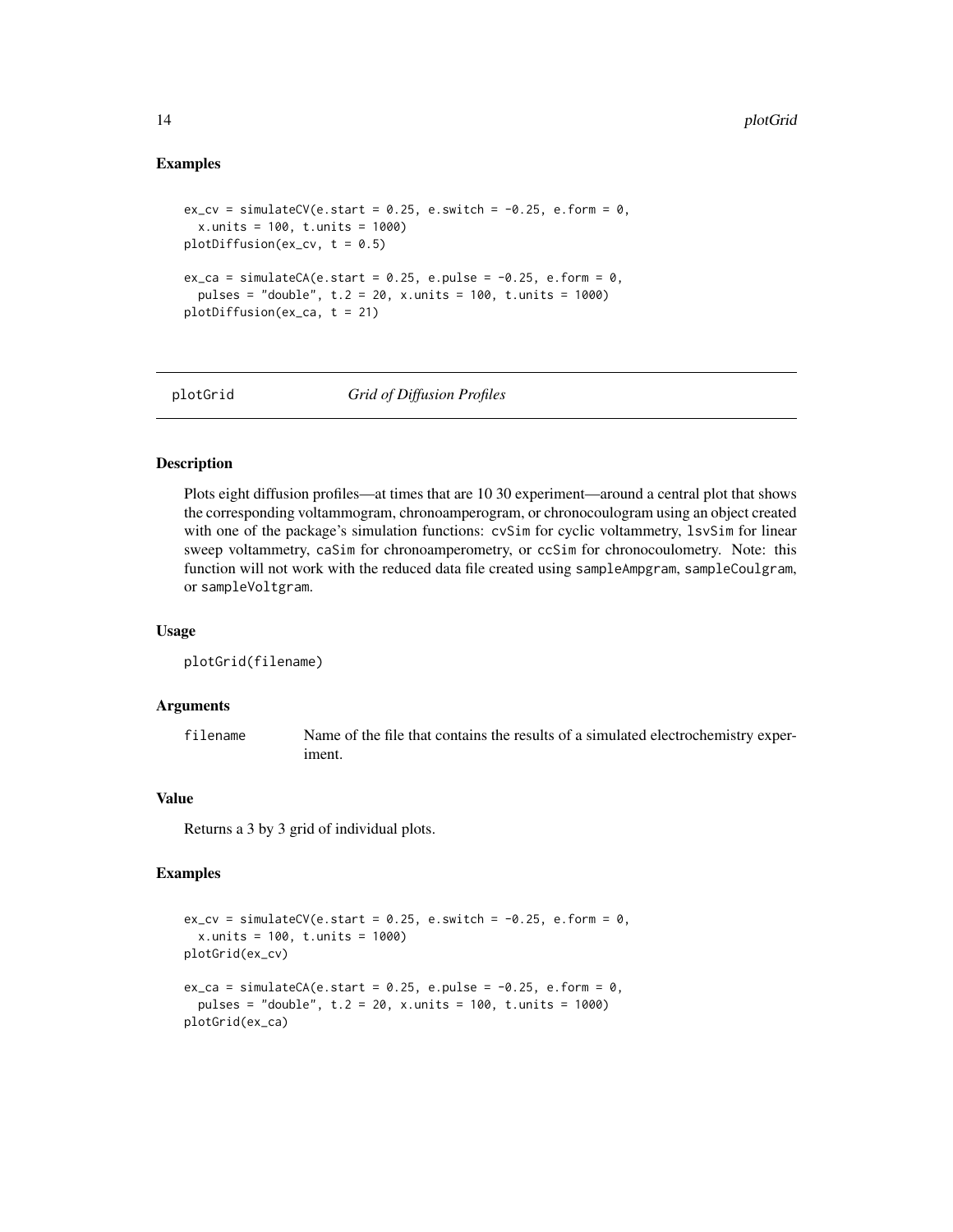<span id="page-14-0"></span>

Plots 1–5 linear sweep voltammograms on a single set of axes. The default plot does not include a legend or a title, but providing a vector of character strings to legend\_text adds a legend to the final plot, and adding a character string for main\_title adds a title to the plot. Line widths, line types, line colors, point symbols, and point colors have default values that can be adjusted. Note: this function accepts both full data files created using lsvSim, or reduced data sampleLSV.

#### Usage

```
plotLSV(filenames = list(file1 = NULL, file2 = NULL), legend_text = NULL,
 legend_position = c("topleft", "topright", "bottomleft", "bottomright"),
 main_title = NULL, line_widths = c(2, 2, 2, 2, 2), line_types = c(1, 2, 2)3, 4, 5), point_symbols = c(21, 22, 23, 24, 25), line_colors = c("blue",
  "blue", "blue", "blue", "blue"))
```
#### **Arguments**

| filenames       | A list giving the names of $1-5$ files that contain the results of a simulated linear<br>sweep voltammetry experiment.                                                                                        |
|-----------------|---------------------------------------------------------------------------------------------------------------------------------------------------------------------------------------------------------------|
| legend_text     | Optional vector that contains text to include in a legend. Default is NULL, which<br>surpresses the legend.                                                                                                   |
| legend_position |                                                                                                                                                                                                               |
|                 | One of topleft, topright, bottomleft, or bottomright; defaults to topleft.                                                                                                                                    |
| main_title      | An optional main title.                                                                                                                                                                                       |
| line_widths     | A vector of line widths for the individual linear sweep voltammograms; defaults<br>to a common line width of 2, but can be adjusted by supplying a vector with<br>desired values.                             |
| line_types      | A vector of line types for the individual linear sweep voltammograms; defaults<br>to a set of different line types, but can be adjusted by supplying a vector with<br>desired values.                         |
| point_symbols   | A vector of pch values for plotting points.                                                                                                                                                                   |
| line_colors     | A vector of colors for the individual linear sweep voltammograms, whether dis-<br>played as lines or as points; defaults to a common color, but can be adjusted by<br>supplying a vector with desired values. |

#### Value

Returns a plot that shows the applied potential on the *x*-axis and current on the *y*-axis.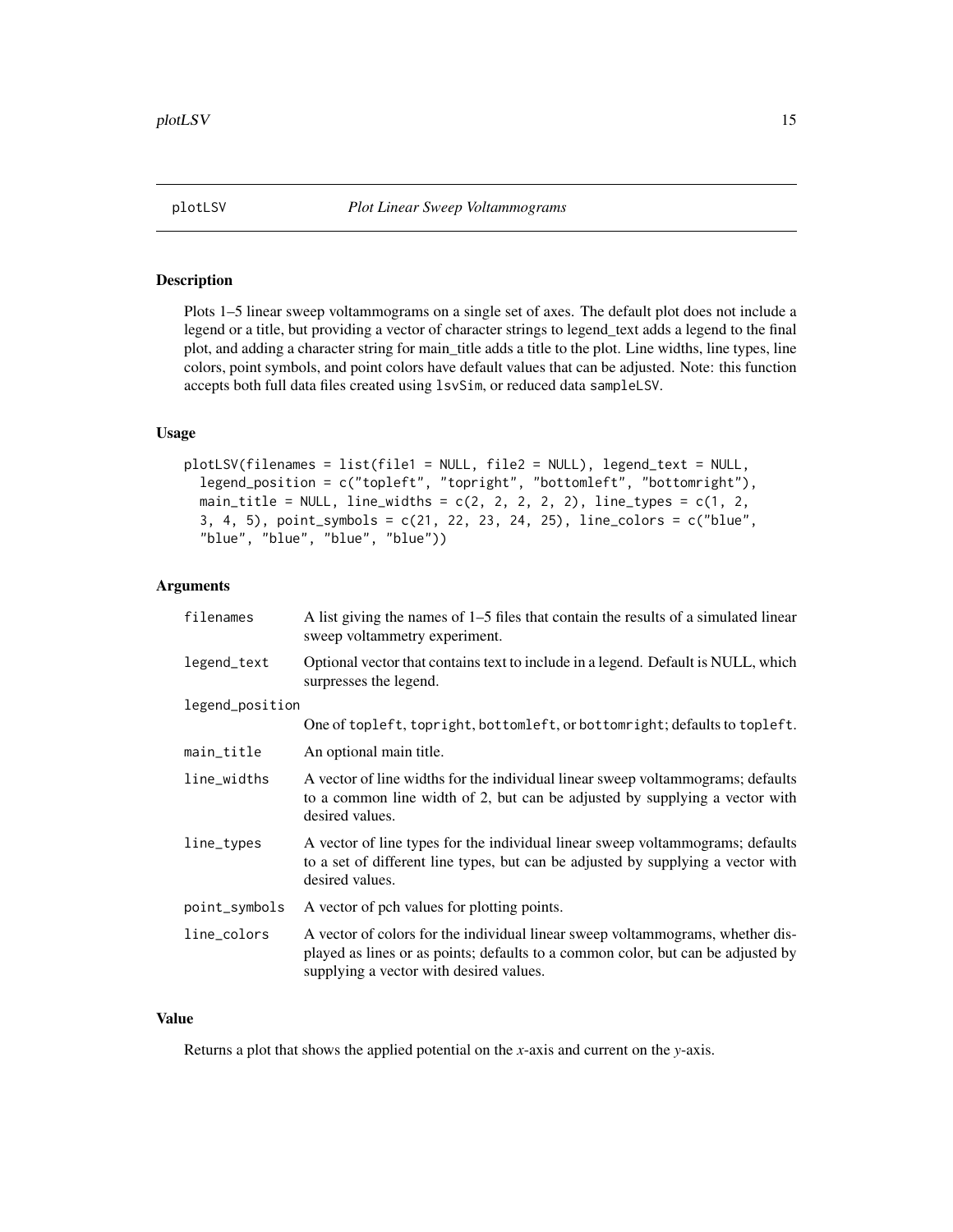#### Examples

```
lsv\_ex1 = simulatedSV(e.start = 0.25, e.end = -0.25, e.format = 0,stir.rate = "fast", x.units = 100, t.units = 1000)
\text{lsv\_ex2 = simulatedSV(e.start = 0.25, e.end = -0.25, e.format = 0,}stir.rate = "medium", x.units = 100, t.units = 1000)
\text{lsv\_ex3} = \text{simulatedSV}(e.\text{start} = 0.25, e.\text{end} = -0.25, e.\text{form} = 0,stir.rate = "slow", x.units = 100, t.units = 1000)
lsv\_ex4 = simulatedSV(e.start = 0.25, e.end = -0.25, e.format = 0,stir.rate = "off", x.units = 100, t.units = 1000)
plotLSV(filenames = list(lsv_ex1, lsv_ex2, lsv_ex3, lsv_ex4),
  legend_text = c("stir rate: fast", "stir rate: medium",
  "stir rate: slow", "stir rate: off"))
```
plotPotential *Plot Applied Potential*

#### Description

Plots the applied potential as a function of time for an object created using an object created with one of the package's simulation functions: cvSim for cyclic voltammetry, lsvSim for linear sweep voltammetry, caSim for chronoamperometry, or ccSim for chronocoulometry. Note: this function will not work with the reduced data file created using sampleAmpgram, sampleCoulgram, or sampleVoltgram.

#### Usage

```
plotPotential(filename, main_title = NULL)
```
#### Arguments

| filename   | Name of the file that contains the results of a simulated electrochemistry exper-<br>iment. |
|------------|---------------------------------------------------------------------------------------------|
| main title | An optional main title.                                                                     |

#### Value

Returns a line plot that shows time on the *x*-axis and the applied potential on the *y*-axis.

```
ex_{c}v = simulateCV(e.start = 0.25, e.switch = -0.25, e.form = 0,
 x.units = 100, t.units = 1000)
plotPotential(ex_cv,
 main_title = "Applied Potential for a Cyclic Voltammetry Simulation")
ex\_ca = simulateCA(e.start = 0.25, e.pulse = -0.25, e.format = 0,
```
<span id="page-15-0"></span>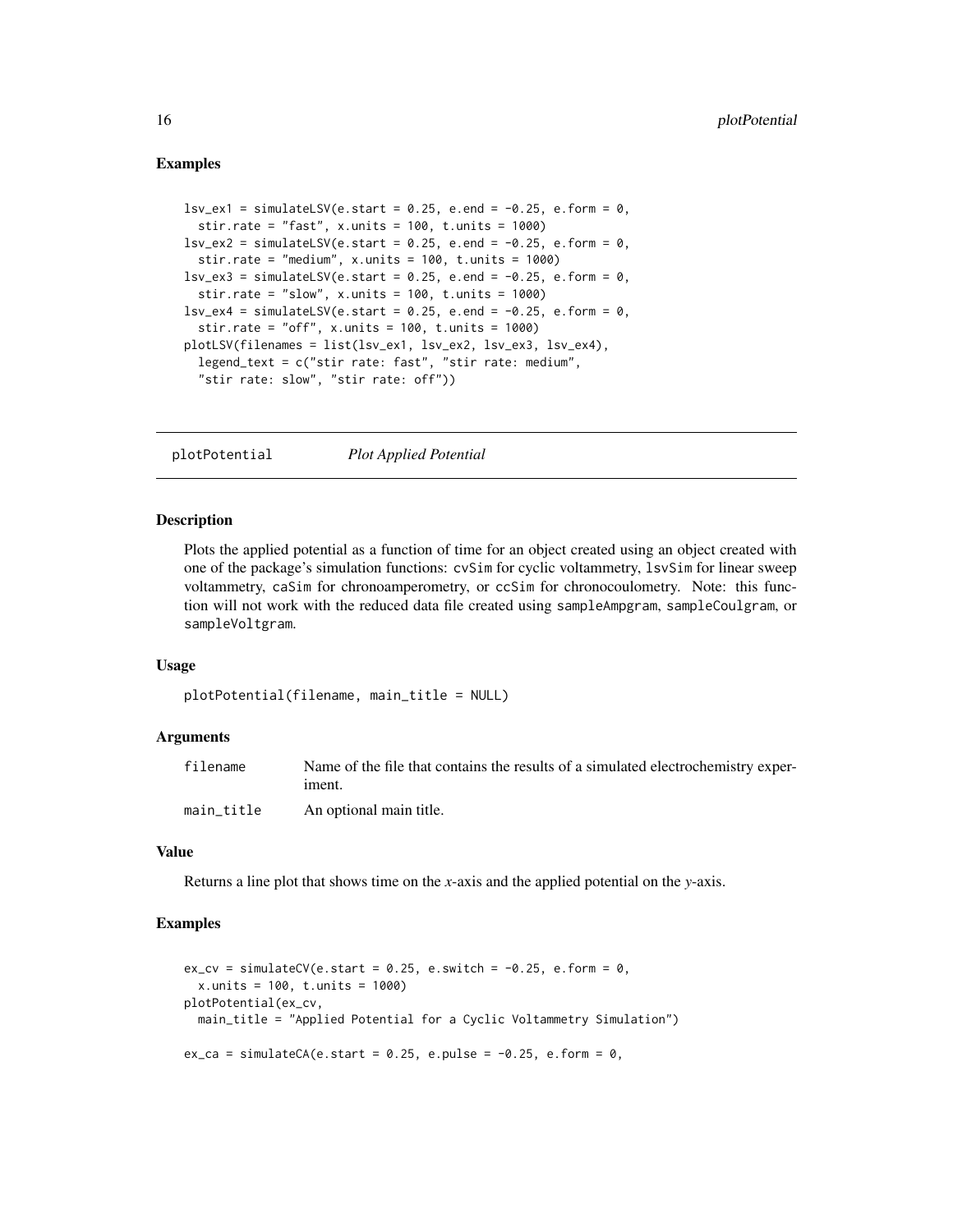```
pulses = "double", t.2 = 20, x.units = 100, t.units = 1000)
plotPotential(ex_ca,
  main_title = "Applied Potential for a Chronoamperometry Simulation")
```
sampleCA *Create Subsample of a Simulated Chronoamperogram*

#### Description

Used to create a reduced data file of times and currents for a chronoamperogram. When passed to plotCA, the resulting plot shows the data as discrete points instead of as a line.

# Usage

```
sampleCA(filename, data.reduction = 1)
```
#### Arguments

| filename | The filename that contains the result of a simulated chronoamperometry experi-<br>ment (created using the caSim function).              |
|----------|-----------------------------------------------------------------------------------------------------------------------------------------|
|          | data reduction. A value that gives the percentage of the original data to keep, which then is<br>spaced evenly across the full data set |

#### Value

Returns a list with the following components

| expt      | type of experiment; CA for a chronoamperometry experiment                                                              |
|-----------|------------------------------------------------------------------------------------------------------------------------|
| file_type | value that indicates whether the output includes all data (full) or a subset of data<br>(reduced); defaults to reduced |
| current   | vector giving the current as a function of time                                                                        |
| potential | vector giving the potential as a function of time                                                                      |

```
ex\_ca = simulateCA(e.start = 0.25, e.push = -0.25, e.format = 0,pulses = "double", t.2 = 20, x.units = 100, t.units = 1000)
ex_casample = sampleCA(ex_ca, data.reduction = 5)
str(ex_casample)
```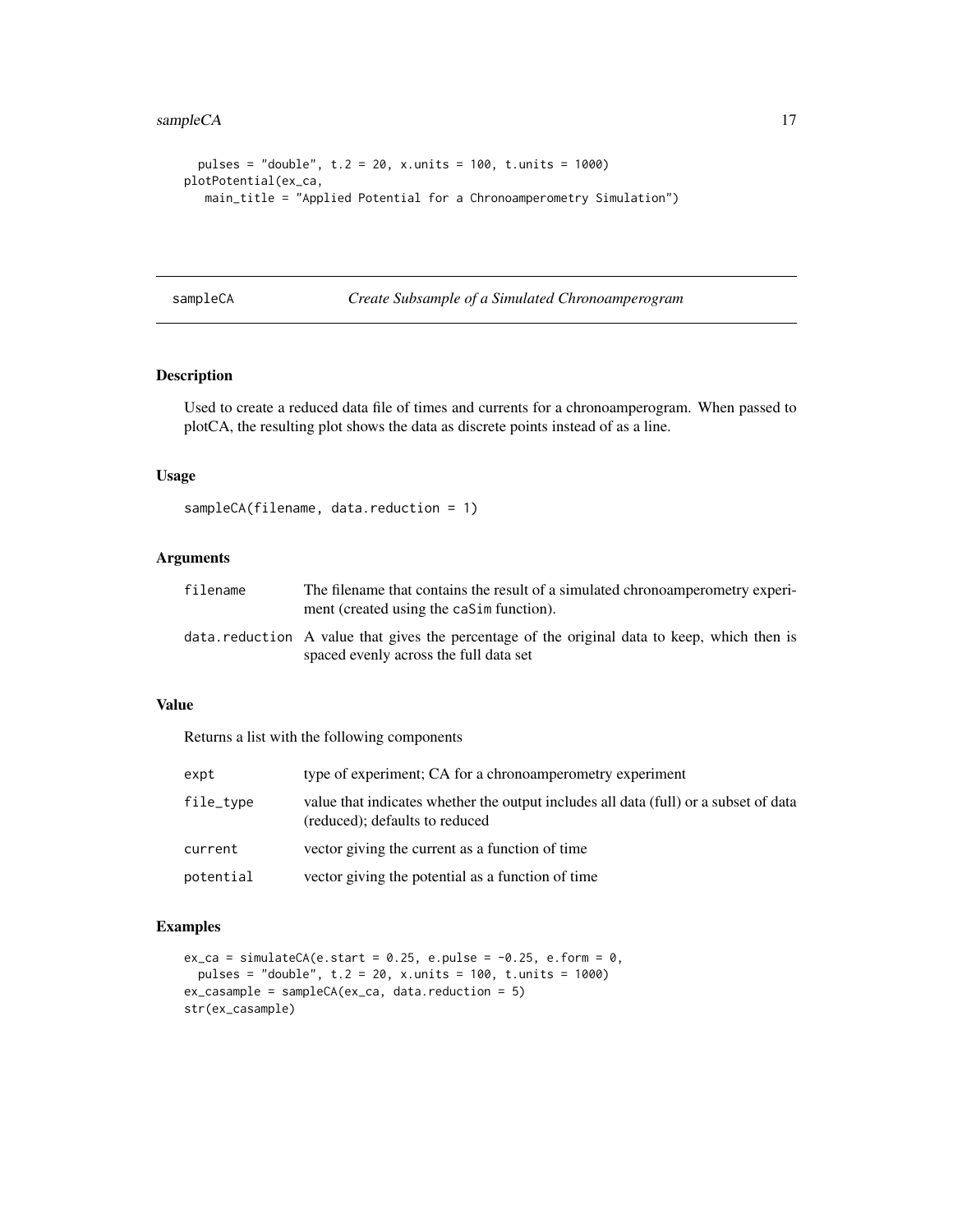<span id="page-17-0"></span>

Used to create a reduced data file of times and currents for a chronocoulogram. When passed to plotCC, the resulting plot shows the data as discrete points instead of as a line.

# Usage

```
sampleCC(filename, data.reduction = 1)
```
#### Arguments

| filename | The filename that contains the result of a simulated chronocoulometry experi-<br>ment (created using the ccSim function).               |
|----------|-----------------------------------------------------------------------------------------------------------------------------------------|
|          | data reduction A value that gives the percentage of the original data to keep, which then is<br>spaced evenly across the full data set. |

#### Value

Returns a list with the following components

| expt      | type of experiment; CC for a chronocoulometry experiment                                                               |
|-----------|------------------------------------------------------------------------------------------------------------------------|
| file_type | value that indicates whether the output includes all data (full) or a subset of data<br>(reduced); defaults to reduced |
| charge    | vector giving the charge as a function of time                                                                         |
| time      | vector giving the time                                                                                                 |

```
ex\_ca = simulateCA(e.start = 0.25, e.push = -0.25, e.format = 0,pulses = "double", t.2 = 20, x.units = 100, t.units = 1000)
ex_cc = simulateCC(ex_ca)
ex_ccsample = sampleCC(ex_cc, data.reduction = 5)
str(ex_ccsample)
```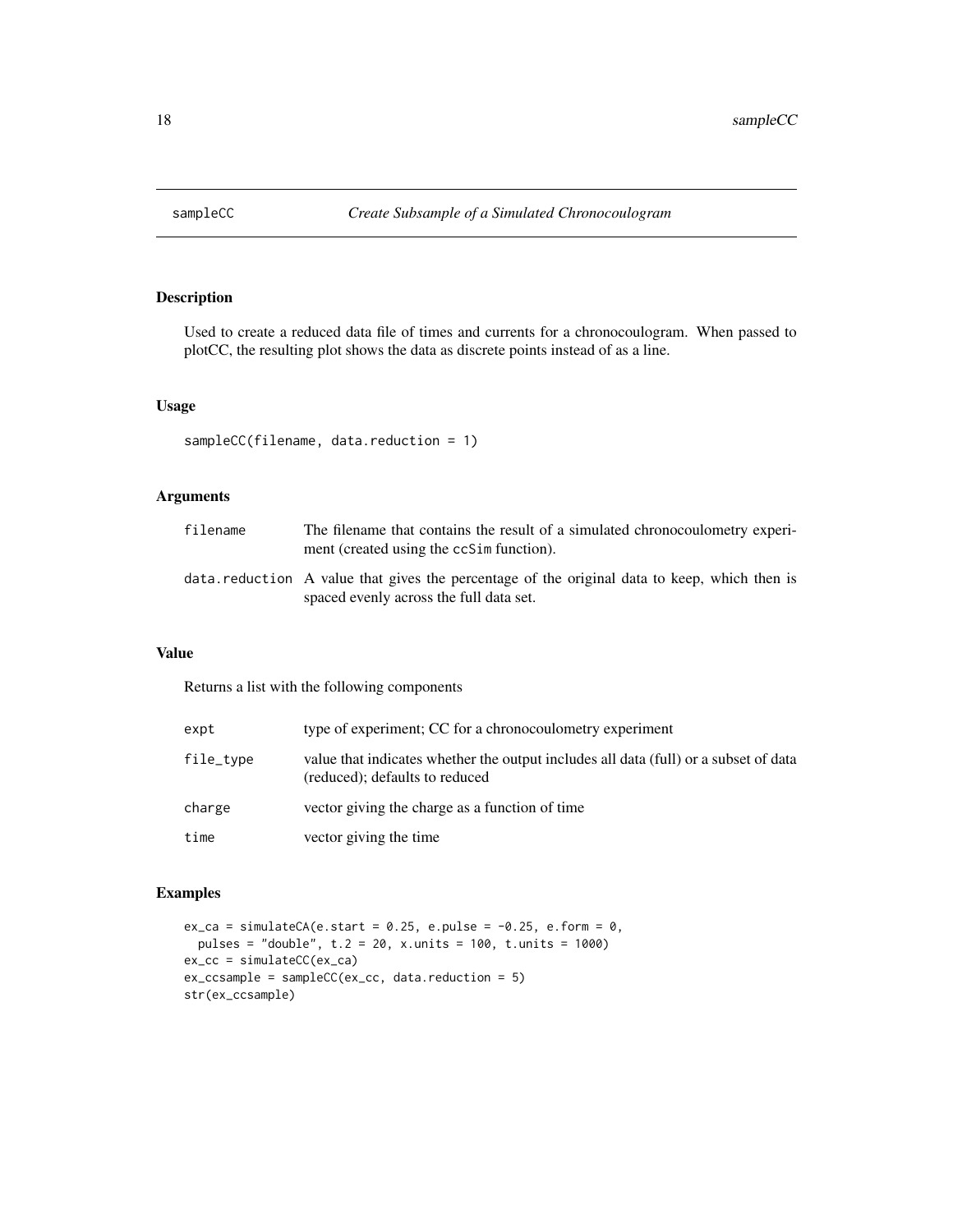<span id="page-18-0"></span>

Used to create a reduced data file of potentials and currents for a cyclic voltammogram or a linear sweep voltammogram. When passed to plotCV, the resulting plot shows the data as discrete points instead of as a line.

#### Usage

```
sampleCV(filename, data.reduction = 1)
```
#### Arguments

| filename | The filename that contains the result of a simulated cyclic voltammetry experi-<br>ment (created using the cvSim function).             |
|----------|-----------------------------------------------------------------------------------------------------------------------------------------|
|          | data reduction A value that gives the percentage of the original data to keep, which then is<br>spaced evenly across the full data set. |

#### Value

Returns a list with the following components

| expt      | type of experiment; CV for a cyclic voltammetry simulation                                                             |
|-----------|------------------------------------------------------------------------------------------------------------------------|
| file_type | value that indicates whether the output includes all data (full) or a subset of data<br>(reduced); defaults to reduced |
| current   | vector giving the current as a function of time                                                                        |
| potential | vector giving the potential as a function of time                                                                      |

```
ex_{c}v = simulateCV(e.start = 0.25, e.switch = -0.25, e.form = 0,
  x.units = 100, t.units = 1000)
ex_cvsample = sampleCV(ex_cv, data.reduction = 5)
str(ex_cvsample)
```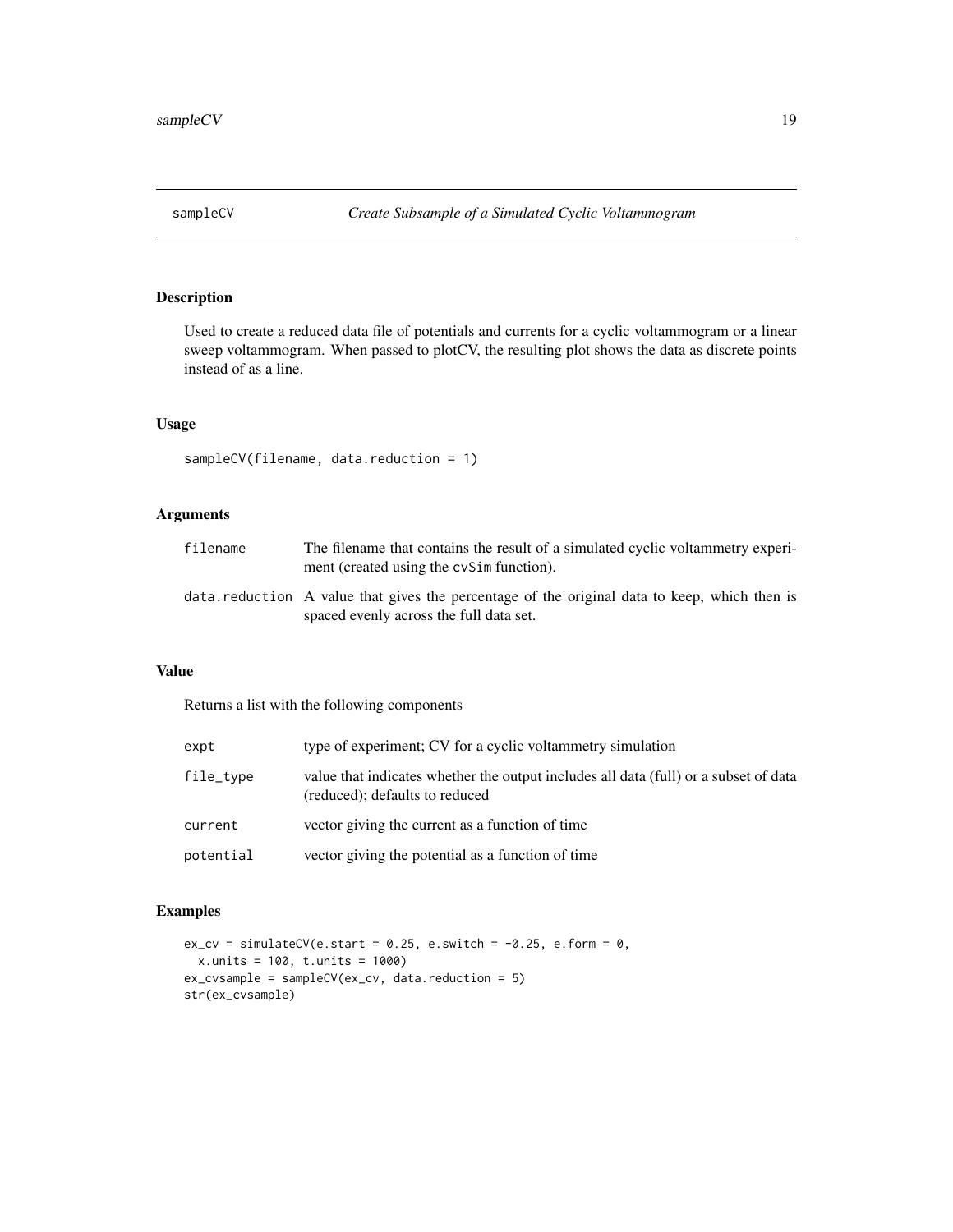<span id="page-19-0"></span>

Used to create a reduced data file of potentials and currents for a linear sweep voltammogram. When passed to plotLSV, the resulting plot shows the data as discrete points instead of as a line.

#### Usage

```
sampleLSV(filename, data.reduction = 1)
```
### Arguments

| filename | The filename that contains the result of a simulated linear sweep voltammetry<br>experiment (created using the 1svSim function).        |
|----------|-----------------------------------------------------------------------------------------------------------------------------------------|
|          | data reduction A value that gives the percentage of the original data to keep, which then is<br>spaced evenly across the full data set. |

#### Value

Returns a list with the following components

| expt      | type of experiment; LSV for a linear sweep voltammetry experiment                                                      |
|-----------|------------------------------------------------------------------------------------------------------------------------|
| file_type | value that indicates whether the output includes all data (full) or a subset of data<br>(reduced); defaults to reduced |
| current   | vector giving the current as a function of time                                                                        |
| potential | vector giving the potential as a function of time                                                                      |

```
ex_llsv = simulateLSV(e.start = 0.25, e.end = -0.25, e.form = 0,
  stir.rate = "fast", x.units = 100, t.units = 1000)
ex_lsvsample = sampleLSV(ex_lsv, data.reduction = 5)
str(ex_lsvsample)
```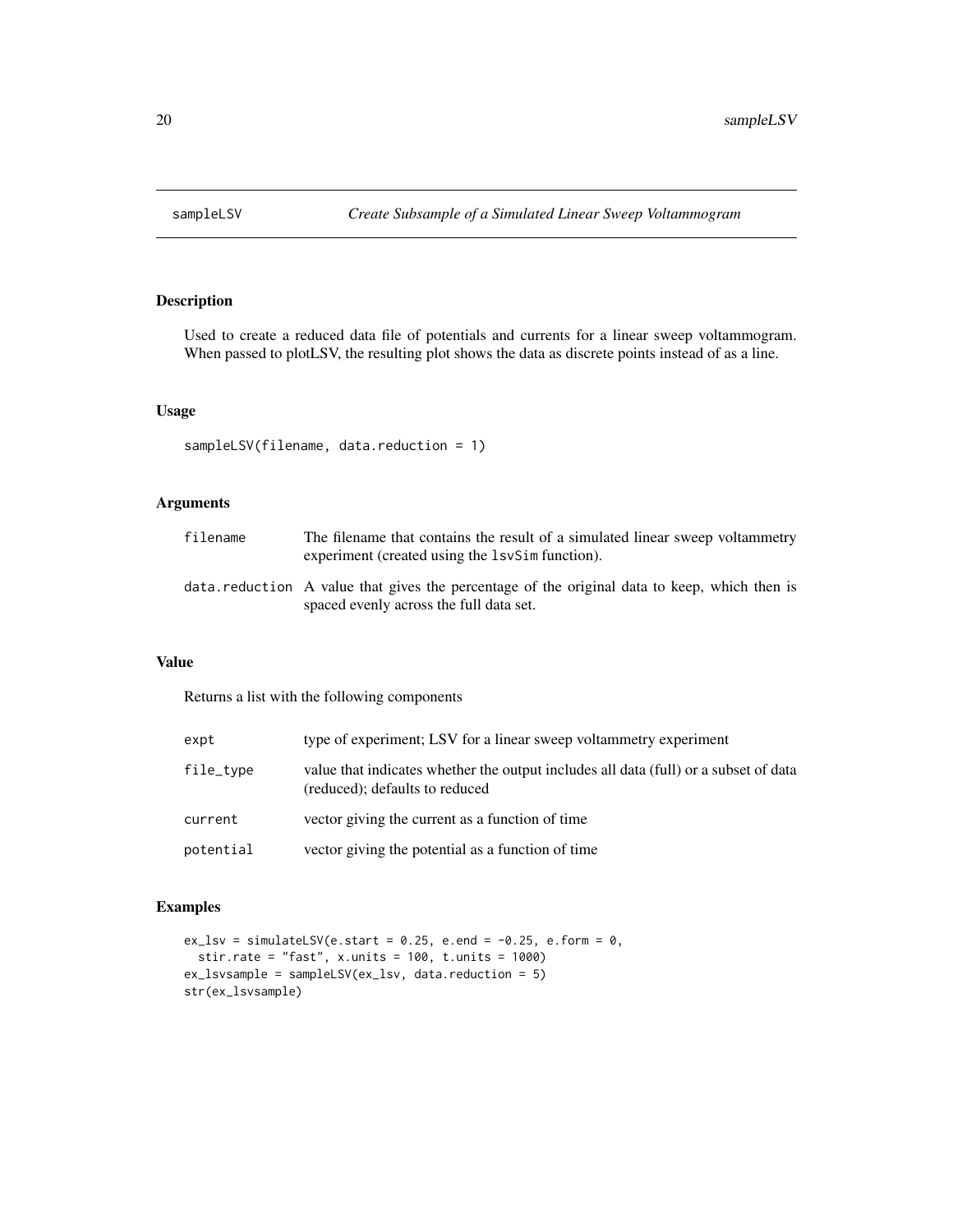<span id="page-20-0"></span>

Simulates either a single pulse or a double pulse chronoamperometry experiment using either an E, EC, or CE mechanism, where E is a redox reaction and where C is a chemical reaction that either precedes or follows the redox reaction.

#### Usage

```
simulateCA(e.start = 0, e.pulse = -0.5, e.form = -0.25,
 mechanism = c("E", "EC", "CE"), ko = 1, kcf = 0, kcr = 0,
 pulses = c("single", "double"), t.1 = 10, t.2 = 0, t.end = 30,
 n = 1, alpha = 0.5, d = 1e-05, area = 0.01, temp = 298.15,
  conc.bulk = 0.001, t.units = 2000, x.units = 180, sd.noise = 0)
```
#### Arguments

| e.start   | Initial potential (in volts).                                                                                                                                                                                                                                                                                                     |
|-----------|-----------------------------------------------------------------------------------------------------------------------------------------------------------------------------------------------------------------------------------------------------------------------------------------------------------------------------------|
| e.pulse   | Potential after applying the initial pulse (in volts).                                                                                                                                                                                                                                                                            |
| e.form    | Formal potential for the redox reaction (in volts).                                                                                                                                                                                                                                                                               |
| mechanism | Mechanism for the electrochemical system; one of E for redox reaction only, EC<br>for redox reaction with a following chemical reaction, or CE for redox reaction<br>with a preceding chemical reaction. Default is E.                                                                                                            |
| ko        | Standard heterogeneous electron transfer rate constant for the redox reaction (in<br>$cm/s$ ).                                                                                                                                                                                                                                    |
| kcf       | Homogeneous first-order rate constant for the forward chemical reaction (in s <sup>^</sup> -<br>1).                                                                                                                                                                                                                               |
| kcr       | Homogeneous first-order rate constant for the reverse chemical reaction (in s^-<br>1).                                                                                                                                                                                                                                            |
| pulses    | Either single or double. For a single pulse experiment, the initial potential is<br>e. start and the final potential is e. pulse, and for a double pulse potential, the<br>initial potential is e.start, the intermediate potential is e.pulse, and the final<br>potential is e. start; the default is a single pulse experiment. |
| t.1       | The time at which the first pulse is applied (in s).                                                                                                                                                                                                                                                                              |
| t.2       | The time at which the second pulse is applied (in s).                                                                                                                                                                                                                                                                             |
| t.end     | The time at which the experiment ends (in s).                                                                                                                                                                                                                                                                                     |
| n         | Number of electrons in the redox reaction.                                                                                                                                                                                                                                                                                        |
| alpha     | Transfer coefficient.                                                                                                                                                                                                                                                                                                             |
| d         | Diffusion coefficient for Ox and Red (in $cm^2s^2-1$ ).                                                                                                                                                                                                                                                                           |
| area      | Surface area of the electrode (in $cm^2$ ).                                                                                                                                                                                                                                                                                       |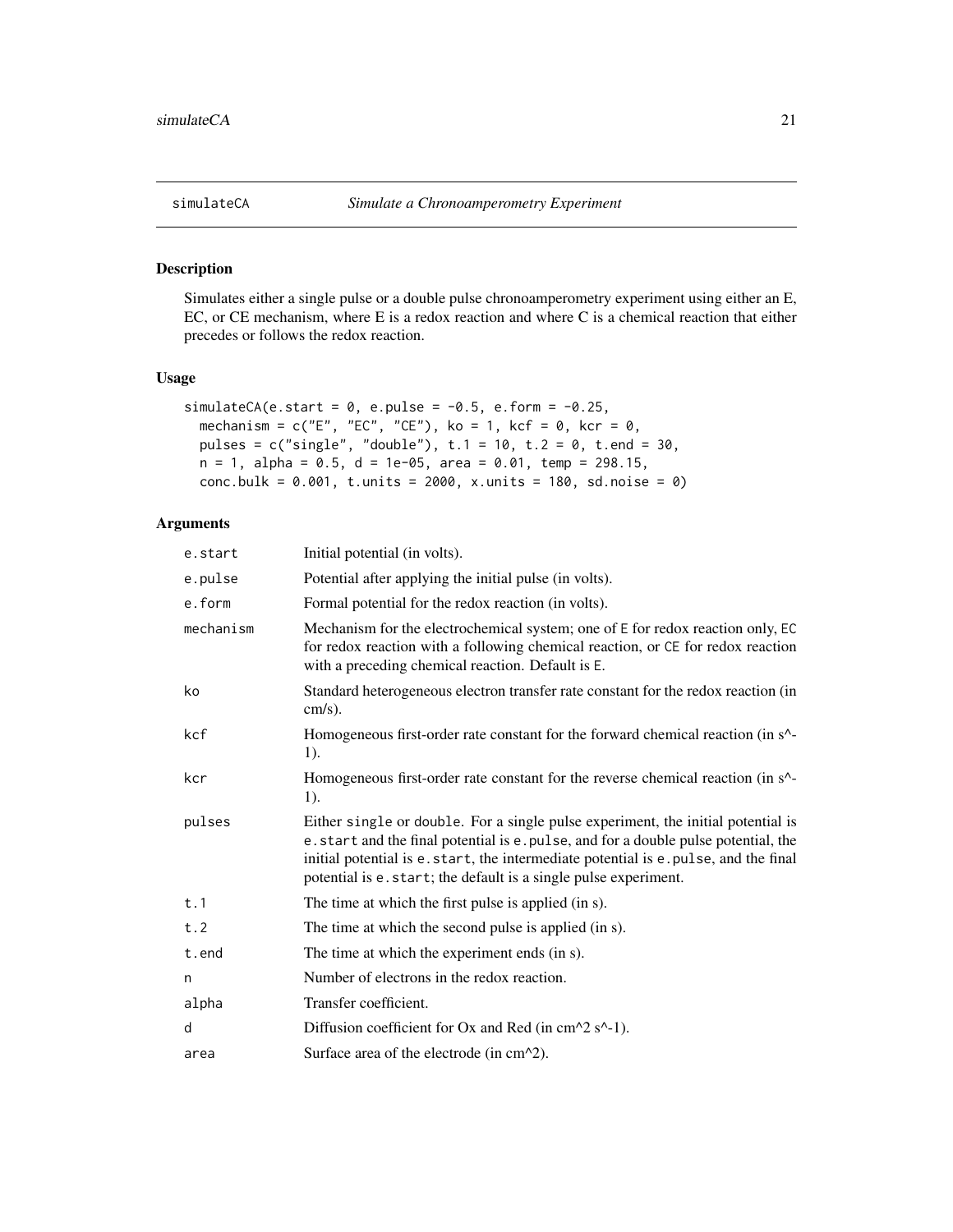| temp      | Temperature (in K).                                                                                                                                                               |
|-----------|-----------------------------------------------------------------------------------------------------------------------------------------------------------------------------------|
| conc.bulk | Initial bulk concentration of Ox or Red for an E or an EC mechanism, or the<br>combined initial concentrations of Ox and Z, or of Red and Z for a CE mecha-<br>$nism$ (in mol/L). |
| t.units   | The number of increments in time for the diffusion grids.                                                                                                                         |
| x.units   | The number of increments in distance for the diffusion grids.                                                                                                                     |
| sd.noise  | The standard deviation for noise as a percent of maximum current (in $\mu$ A).                                                                                                    |

# Value

Returns a list with the following components

| expt        | type of experiment; defaults to CA for a chronoamperometry simulation                                                                                  |
|-------------|--------------------------------------------------------------------------------------------------------------------------------------------------------|
| mechanism   | type of mechanism used for the simulation                                                                                                              |
| file_type   | value that indicates whether the output includes all data (full) or a subset of data<br>(reduced); defaults to full for caSim                          |
| current     | vector giving the current as a function of time                                                                                                        |
| potential   | vector giving the potential as a function of time                                                                                                      |
| time        | vector giving the times used for the diffusion grids                                                                                                   |
| distance    | vector giving the distances from electrode surface used for the diffusion grids                                                                        |
| oxdata      | diffusion grid, as a matrix, giving the concentration of Ox                                                                                            |
| reddata     | diffusion grid, as a matrix, giving the concentrations of Red                                                                                          |
| chemdata    | diffusion grid, as a matrix, giving the concentrations of Z                                                                                            |
| formalE     | formal potential for the redox reaction                                                                                                                |
| initialE    | initial potential                                                                                                                                      |
| pulseE      | potential after apply the initial pulse                                                                                                                |
| electrons   | number of electrons, n, in the redox reaction                                                                                                          |
| ko          | standard heterogeneous electron transfer rate constant                                                                                                 |
| kcf         | homogeneous first-order rate constant for forward chemical reaction                                                                                    |
| kcr         | homogeneous first-order rate constant for reverse chemical reaction                                                                                    |
| alpha       | transfer coefficient                                                                                                                                   |
| diffcoef    | diffusion coefficient for Ox and Red                                                                                                                   |
| area        | surface area for electrode                                                                                                                             |
| temperature | temperature                                                                                                                                            |
| conc.bulk   | initial concentration of Ox or Red for an E or EC mechanism, or the combined<br>initial concentrations of Ox and Z, or of Red and Z for a CE mechanism |
| tunits      | the number of increments in time for the diffusion grids                                                                                               |
| xunits      | the number of increments in distance for the diffusion grids                                                                                           |
| sdnoise     | standard deviation, as percent of maximum current, used to add noise to simu-<br>lated data                                                            |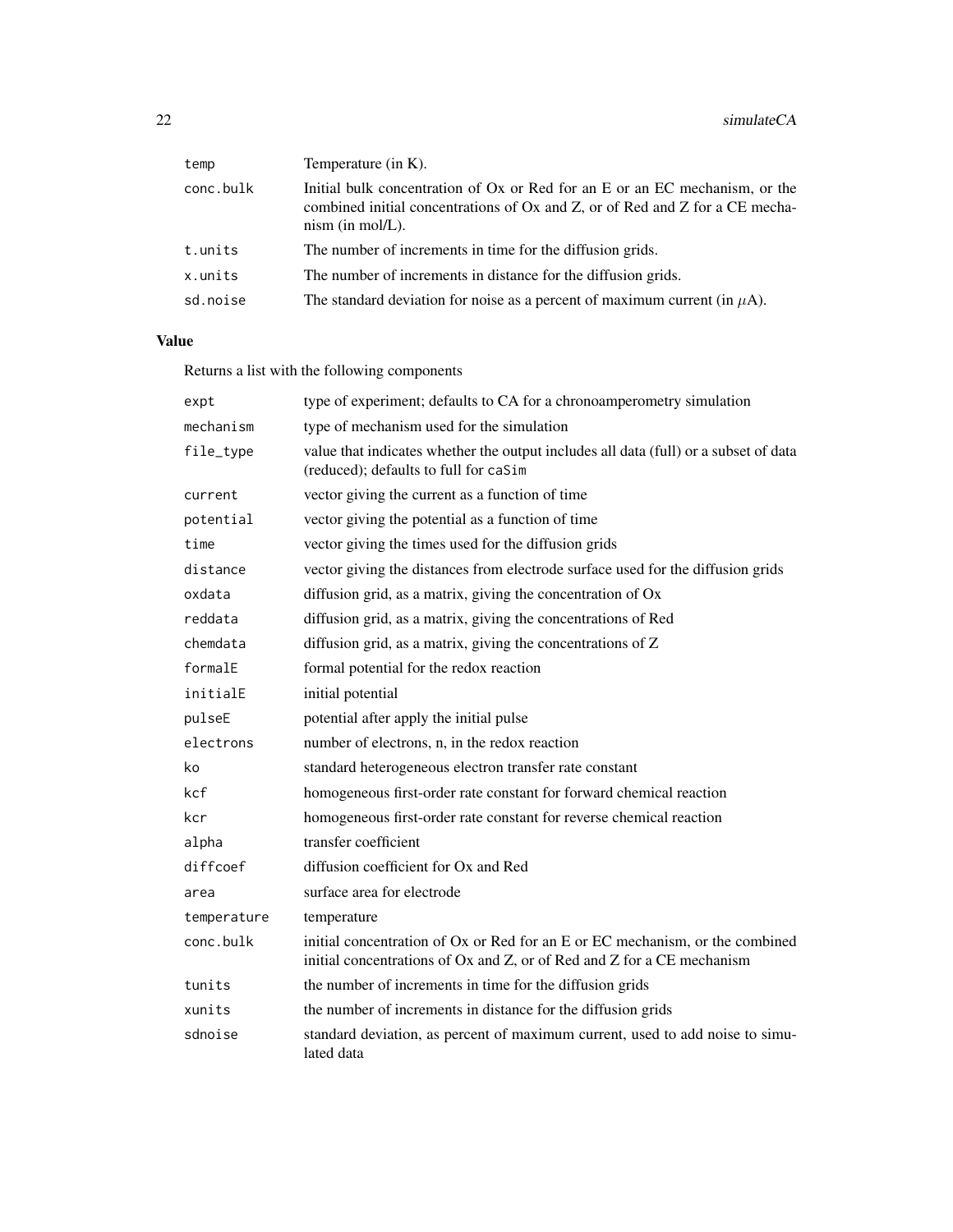#### <span id="page-22-0"></span> $simulateCC$  23

| direction   | -1 for an initial reduction reaction of $Ox$ to Red; $+1$ for an initial oxidation<br>reaction of Red to Ox |
|-------------|-------------------------------------------------------------------------------------------------------------|
| pulses      | number of pulses: either single or double                                                                   |
| time_pulse1 | time when first pulse is applied                                                                            |
| time_pulse2 | time when second pulse is applied                                                                           |
| time_end    | time when experiment ends                                                                                   |
| $k_f$       | vector of forward electron transfer rate constant as a function of potential                                |
| $k_b$       | vector of reverse electron transfer rate constant as a function of potential                                |
| jox         | vector giving the flux of Ox to the electrode surface as a function of potential                            |
| jred        | vector giving the flux of Red to the electrode surface as a function of potential                           |

#### Examples

 $ex\_ca = simulateCA(e.start = 0.25, e.pulse = -0.25, e.format = 0,$ pulses = "double", t.2 = 20, x.units = 100, t.units = 1000) str(ex\_ca)

simulateCC *Simulate a Chronocoulometry Experiment*

#### Description

Simulates either a single pulse or a double pulse chroncoulometry experiment as either an E, EC, or CE mechanism, where E is a redox reaction and where C is a chemical reaction that either precedes or follows the redox reaction. The function operates on an object created using caSim, which simulates the corresponding chronoamperometry experiment, integrating current over time using the trapezoidal integration rule.

#### Usage

```
simulateCC(filename)
```
#### Arguments

filename The filename that contains the results of a chronampeometry simulation created using the caSim function.

#### Value

Returns a list with the following components

| expt      | type of experiment; defaults to CC for a chronocoulometry simulation                                                          |
|-----------|-------------------------------------------------------------------------------------------------------------------------------|
| mechanism | type of mechanism used for the simulation                                                                                     |
| file_tvpe | value that indicates whether the output includes all data (full) or a subset of data<br>(reduced); defaults to full for ccSim |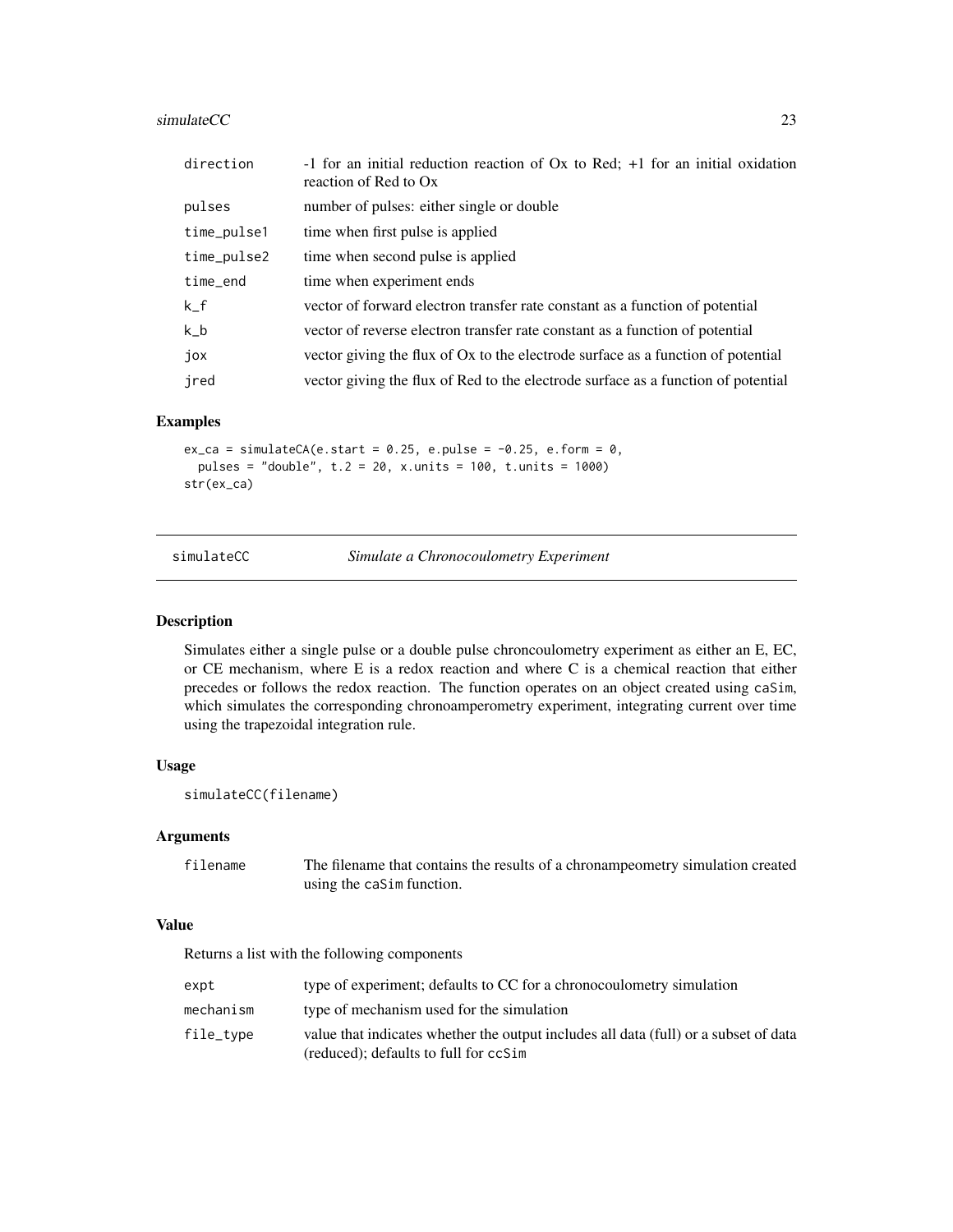| charge      | vector giving the charge as a function of time                                                                                                         |
|-------------|--------------------------------------------------------------------------------------------------------------------------------------------------------|
| potential   | vector giving the potential as a function of time                                                                                                      |
| time        | vector giving the times used for the diffusion grids                                                                                                   |
| distance    | vector giving the distances from electrode surface used for the diffusion grids                                                                        |
| oxdata      | diffusion grid, as a matrix, giving the concentration of Ox                                                                                            |
| reddata     | diffusion grid, as a matrix, giving the concentrations of Red                                                                                          |
| chemdata    | diffusion grid, as a matrix, giving the concentrations of Z                                                                                            |
| formalE     | formal potential for the redox reaction                                                                                                                |
| initialE    | initial potential                                                                                                                                      |
| pulseE      | potential after apply the initial pulse                                                                                                                |
| electrons   | number of electrons, n, in the redox reaction                                                                                                          |
| ko          | standard heterogeneous electron transfer rate constant                                                                                                 |
| kcf         | homogeneous first-order rate constant for forward chemical reaction                                                                                    |
| kcr         | homogeneous first-order rate constant for reverse chemical reaction                                                                                    |
| alpha       | transfer coefficient                                                                                                                                   |
| diffcoef    | diffusion coefficient for Ox and Red                                                                                                                   |
| area        | surface area for electrode                                                                                                                             |
| temperature | temperature                                                                                                                                            |
| conc.bulk   | initial concentration of Ox or Red for an E or EC mechanism, or the combined<br>initial concentrations of Ox and Z, or of Red and Z for a CE mechanism |
| tunits      | the number of increments in time for the diffusion grids                                                                                               |
| xunits      | the number of increments in distance for the diffusion grids                                                                                           |
| sdnoise     | standard deviation, as percent of maximum current, used to add noise to simu-<br>lated data                                                            |
| direction   | -1 for an initial reduction reaction of Ox to Red; +1 for an initial oxidation<br>reaction of Red to Ox                                                |
| pulses      | number of pulses: either single or double                                                                                                              |
| time_pulse1 | time when first pulse is applied                                                                                                                       |
| time_pulse2 | time when second pulse is applied                                                                                                                      |
| time_end    | time when experiment ends                                                                                                                              |
| $k_f$       | vector of forward electron transfer rate constant as a function of potential                                                                           |
| $k_b$       | vector of reverse electron transfer rate constant as a function of potential                                                                           |
| jox         | vector giving the flux of Ox to the electrode surface as a function of potential                                                                       |
| jred        | vector giving the flux of Red to the electrode surface as a function of potential                                                                      |

```
ex\_ca = simulateCA(e.start = 0.25, e.push = -0.25, e.format = 0,pulses = "double", t.2 = 20, x.units = 100, t.units = 1000)
ex_cc = simulateCC(ex_ca)
str(ex_cc)
```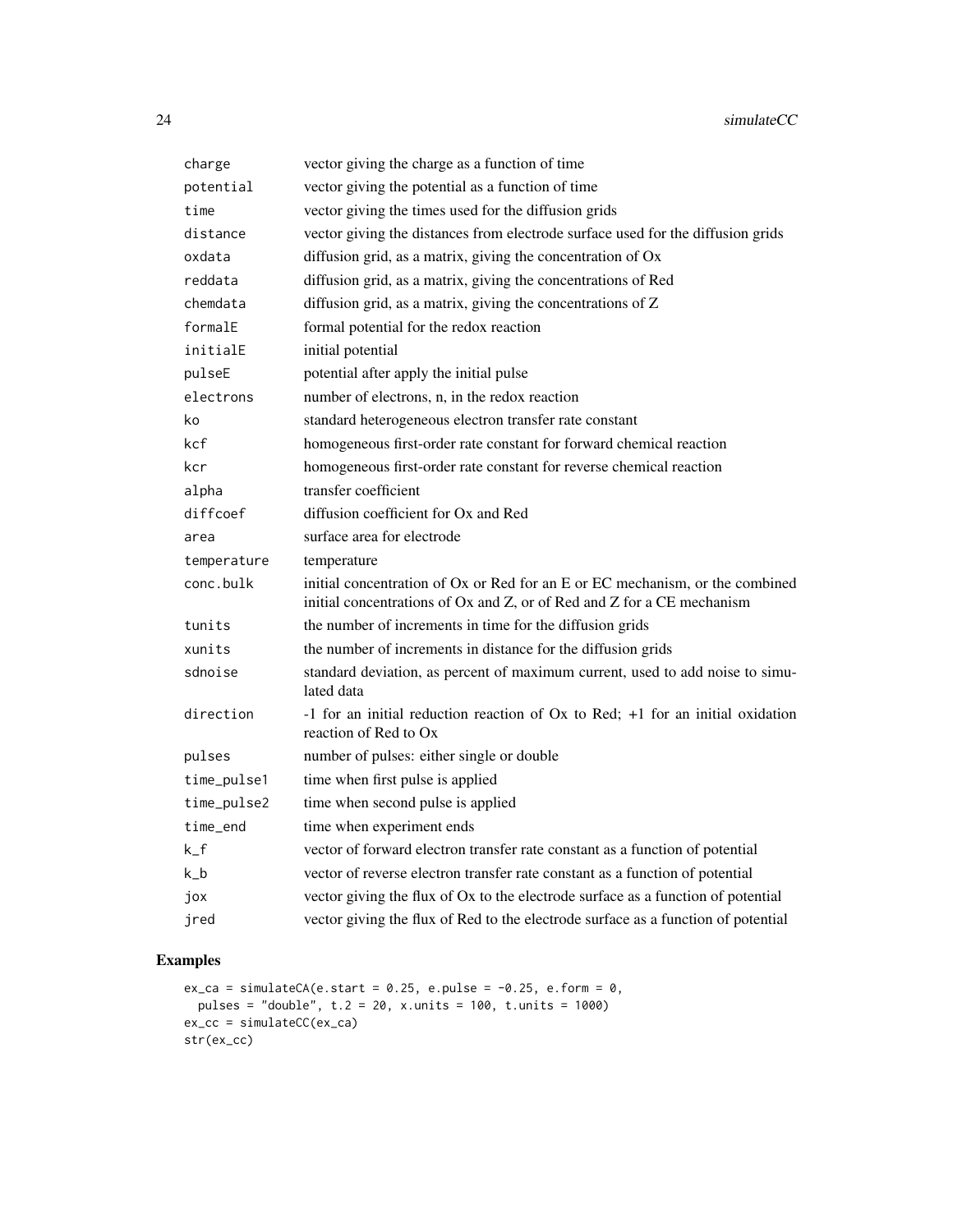<span id="page-24-0"></span>

Simulates a cyclic voltammetry experiment as either an E, EC, or CE mechanism, where E is a redox reaction and where C is a chemical reaction that either precedes or follows the redox reaction.

#### Usage

```
simulateCV(e.start = 0, e.switch = -0.5, e.form = -0.25,
  mechanism = c("E", "EC", "CE"), ko = 1, kcf = 0, kcr = 0, n = 1,
  alpha = 0.5, d = 1e-05, area = 0.01, temp = 298.15, scan.rate = 1,
 conc.bulk = 0.001, t.units = 2000, x.units = 180, sd.noise = 0)
```
# Arguments

| e.start   | Initial potential (in volts).                                                                                                                                                                                          |
|-----------|------------------------------------------------------------------------------------------------------------------------------------------------------------------------------------------------------------------------|
| e.switch  | Switching potential (in volts).                                                                                                                                                                                        |
| e.form    | Formal potential for the redox reaction (in volts).                                                                                                                                                                    |
| mechanism | Mechanism for the electrochemical system; one of E for redox reaction only, EC<br>for redox reaction with a following chemical reaction, or CE for redox reaction<br>with a preceding chemical reaction. Default is E. |
| ko        | Standard heterogeneous electron transfer rate constant for the redox reaction (in<br>$cm/s$ ).                                                                                                                         |
| kcf       | Homogeneous first-order rate constant for the forward chemical reaction (in s <sup>^</sup> -<br>1).                                                                                                                    |
| kcr       | Homogeneous first-order rate constant for the reverse chemical reaction (in s <sup>^</sup> -<br>1).                                                                                                                    |
| n         | Number of electrons in the redox reaction.                                                                                                                                                                             |
| alpha     | Transfer coefficient.                                                                                                                                                                                                  |
| d         | Diffusion coefficient for Ox and Red (in $cm^2 \text{ s}^{-1}$ ).                                                                                                                                                      |
| area      | Surface area of the electrode (in cm^2).                                                                                                                                                                               |
| temp      | Temperature (in $K$ ).                                                                                                                                                                                                 |
| scan.rate | Rate at which the potential is changed (in V/s).                                                                                                                                                                       |
| conc.bulk | Initial bulk concentration of Ox or Red for an E or an EC mechanism, or the<br>combined initial concentrations of Ox and Z, or of Red and Z for a CE mecha-<br>$nism$ (in mol/L).                                      |
| t.units   | The number of increments in time for the diffusion grids.                                                                                                                                                              |
| x.units   | The number of increments in distance for the diffusion grids.                                                                                                                                                          |
| sd.noise  | The standard deviation for noise as a percent of maximum current (in $\mu$ A).                                                                                                                                         |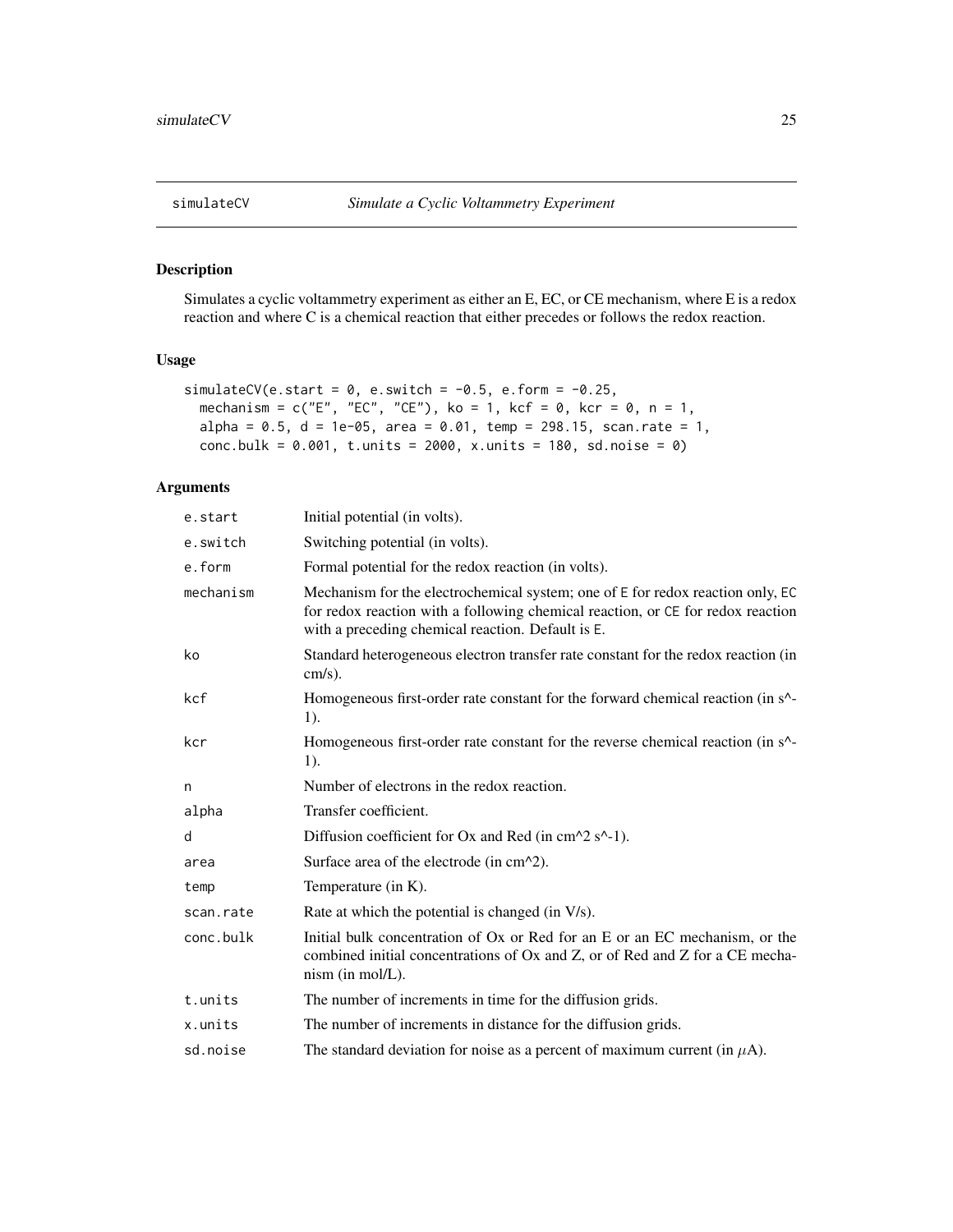#### Value

Returns a list with the following components

| expt        | type of experiment; defaults to CV for a cyclic voltammetry simulation                                                                                 |
|-------------|--------------------------------------------------------------------------------------------------------------------------------------------------------|
| mechanism   | type of mechanism used for the simulation                                                                                                              |
| file_type   | value that indicates whether the output includes all data (full) or a subset of data<br>(reduced); defaults to full for cvSim                          |
| current     | vector giving the current as a function of time                                                                                                        |
| potential   | vector giving the potential as a function of time                                                                                                      |
| time        | vector giving the times used for the diffusion grids                                                                                                   |
| distance    | vector giving the distances from electrode surface used for the diffusion grids                                                                        |
| oxdata      | diffusion grid, as a matrix, giving the concentration of Ox                                                                                            |
| reddata     | diffusion grid, as a matrix, giving the concentrations of Red                                                                                          |
| chemdata    | diffusion grid, as a matrix, giving the concentrations of Z                                                                                            |
| formalE     | formal potential for the redox reaction                                                                                                                |
| initialE    | initial potential                                                                                                                                      |
| switchE     | switching potential                                                                                                                                    |
| electrons   | number of electrons, n, in the redox reaction                                                                                                          |
| ko          | standard heterogeneous electron transfer rate constant                                                                                                 |
| kcf         | homogeneous first-order rate constant for forward chemical reaction                                                                                    |
| kcr         | homogeneous first-order rate constant for reverse chemical reaction                                                                                    |
| alpha       | transfer coefficient                                                                                                                                   |
| diffcoef    | diffusion coefficient for Ox and Red                                                                                                                   |
| area        | surface area for electrode                                                                                                                             |
| temperature | temperature                                                                                                                                            |
| scanrate    | scan rate                                                                                                                                              |
| conc.bulk   | initial concentration of Ox or Red for an E or EC mechanism, or the combined<br>initial concentrations of Ox and Z, or of Red and Z for a CE mechanism |
| tunits      | the number of increments in time for the diffusion grids                                                                                               |
| xunits      | the number of increments in distance for the diffusion grids                                                                                           |
| sdnoise     | standard deviation, as percent of maximum current, used to add noise to simu-<br>lated data                                                            |
| direction   | -1 for an initial reduction reaction of $Ox$ to Red; $+1$ for an initial oxidation<br>reaction of Red to Ox                                            |
| $k_f$       | vector of forward electron transfer rate constant as a function of potential                                                                           |
| $k_b$       | vector of reverse electron transfer rate constant as a function of potential                                                                           |
| jox         | vector giving the flux of Ox to the electrode surface as a function of potential                                                                       |
| jred        | vector giving the flux of Red to the electrode surface as a function of potential                                                                      |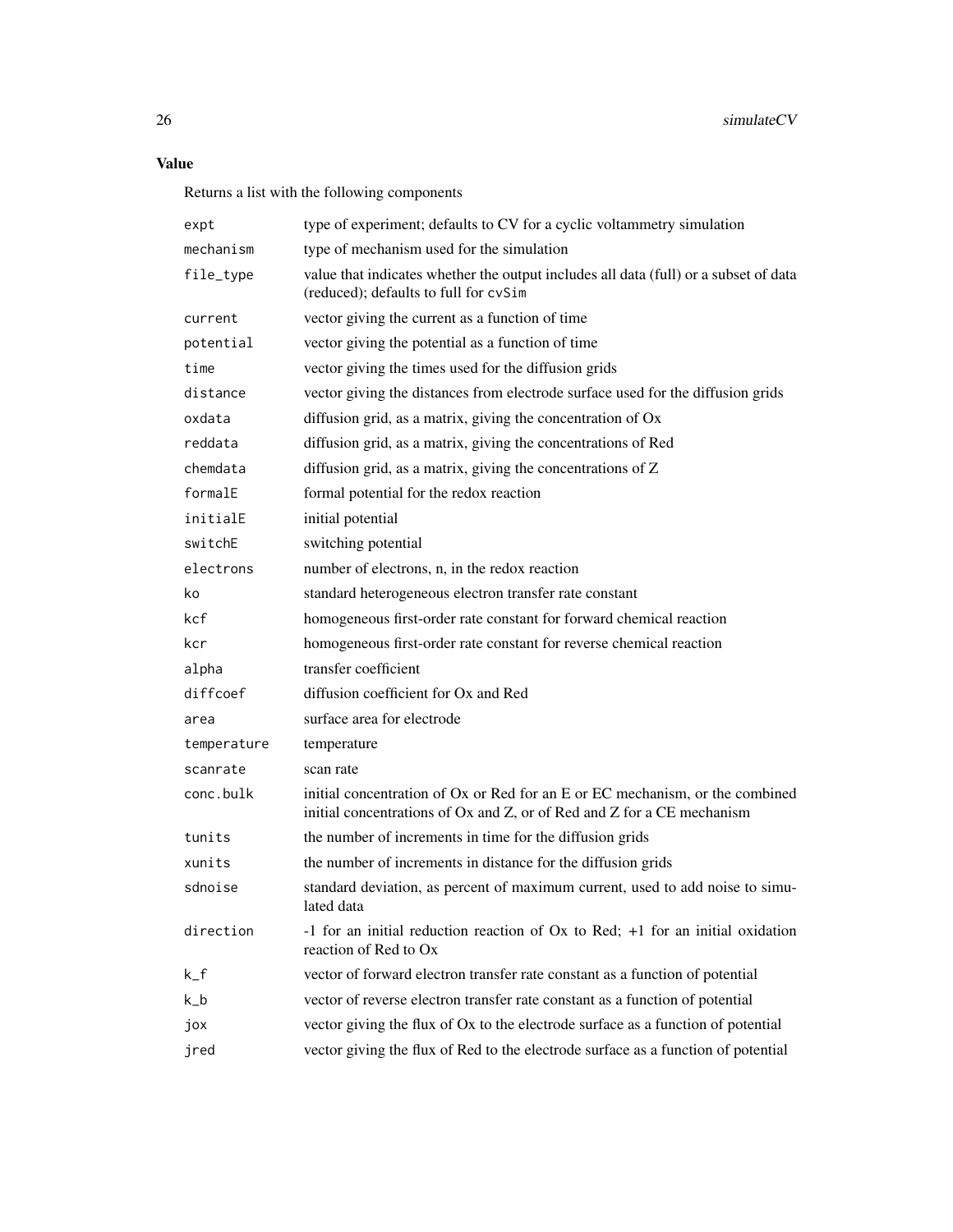#### <span id="page-26-0"></span>simulateLSV 27

#### Examples

```
ex_{c}v = simulateCV(e.start = 0.25, e.switch = -0.25, e.form = 0,
 x.units = 100, t.units = 1000)
str(ex_cv)
```
simulateLSV *Simulate a Linear Sweep Voltammetry Experiment*

#### Description

Simulates a linear sweep voltammetry experiment as either an E, EC, or CE mechanism, where E is a redox reaction and where C is a chemical reaction that either precedes or follows the redox reaction.

#### Usage

```
simulateLSV(e.start = 0, e.end = -1, e.form = -0.25, mechanism = c("E","EC", "CE"), ko = 1, kcf = 0, kcr = 0, n = 1, alpha = 0.5,
 d = 1e-05, area = 0.01, temp = 298.15, scan.rate = 1,
 conc.bulk = 0.001, t.units = 2000, x.units = 180, sd.noise = 0,
  stir.rate = c("off", "slow", "medium", "fast"))
```
#### Arguments

| e.start   | Initial potential (in volts).                                                                                                                                                                                          |
|-----------|------------------------------------------------------------------------------------------------------------------------------------------------------------------------------------------------------------------------|
| e.end     | Final potential (in volts).                                                                                                                                                                                            |
| e.form    | Formal potential for the redox reaction (in volts).                                                                                                                                                                    |
| mechanism | Mechanism for the electrochemical system; one of E for redox reaction only, EC<br>for redox reaction with a following chemical reaction, or CE for redox reaction<br>with a preceding chemical reaction. Default is E. |
| ko        | Standard heterogeneous electron transfer rate constant for the redox reaction (in<br>$cm/s$ ).                                                                                                                         |
| kcf       | Homogeneous first-order rate constant for the forward chemical reaction (in s <sup><math>\wedge</math></sup> -<br>1).                                                                                                  |
| kcr       | Homogeneous first-order rate constant for the reverse chemical reaction (in s <sup><math>\wedge</math></sup> -<br>1).                                                                                                  |
| n         | Number of electrons in the redox reaction.                                                                                                                                                                             |
| alpha     | Transfer coefficient.                                                                                                                                                                                                  |
| d         | Diffusion coefficient for Ox and Red (in $cm^2 \text{ s}^{-1}$ ).                                                                                                                                                      |
| area      | Surface area of the electrode (in $cm^2$ ).                                                                                                                                                                            |
| temp      | Temperature (in $K$ ).                                                                                                                                                                                                 |
| scan.rate | Rate at which the potential is changed (in V/s).                                                                                                                                                                       |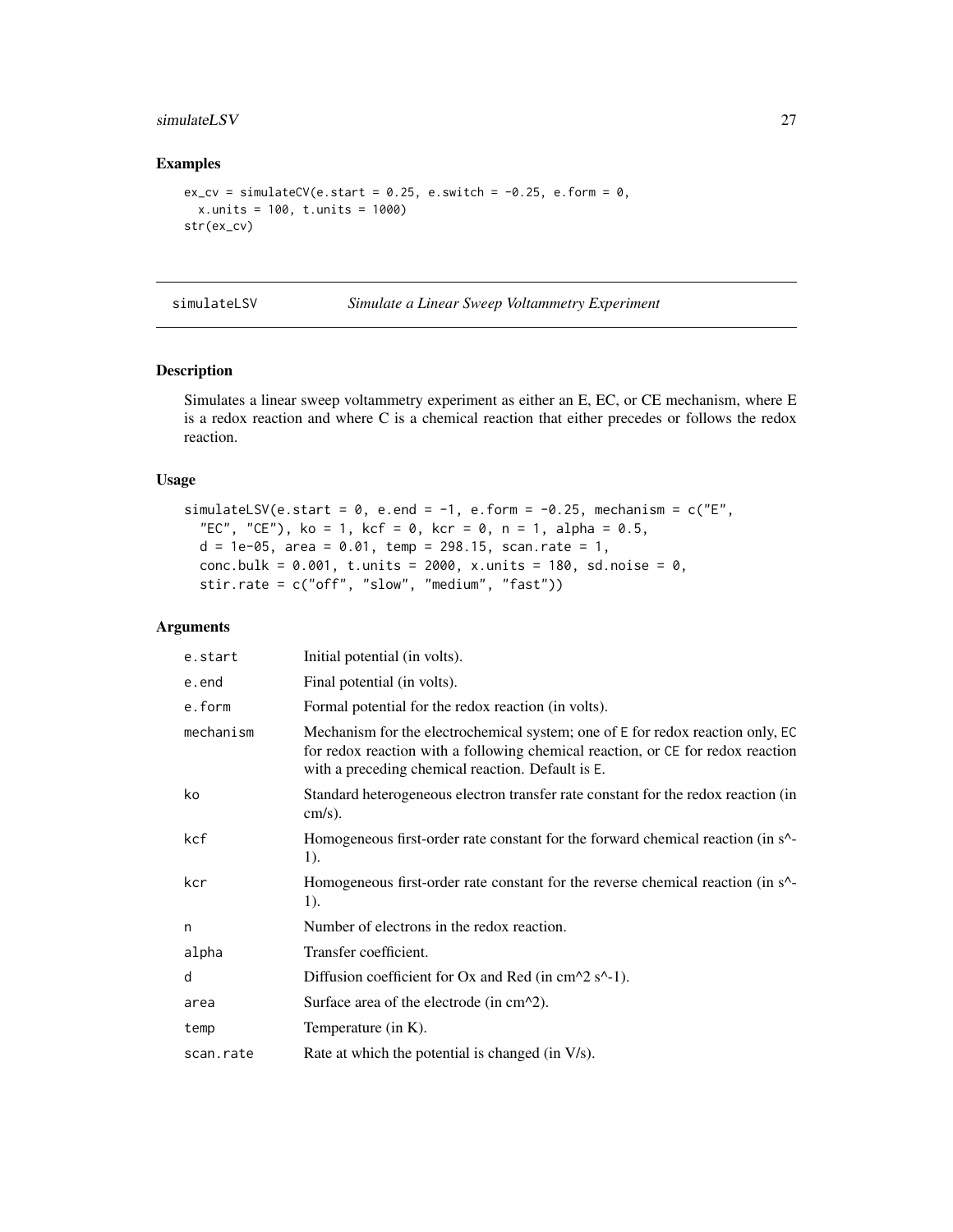| conc.bulk | Initial bulk concentration of Ox or Red for an E or an EC mechanism, or the<br>combined initial concentrations of Ox and Z, or of Red and Z for a CE mecha-<br>$nism$ (in mol/L). |
|-----------|-----------------------------------------------------------------------------------------------------------------------------------------------------------------------------------|
| t.units   | The number of increments in time for the diffusion grids.                                                                                                                         |
| x.units   | The number of increments in distance for the diffusion grids.                                                                                                                     |
| sd.noise  | The standard deviation for noise as a percent of maximum current (in $\mu$ A).                                                                                                    |
| stir.rate | The rate at which the solution is stirred with options for off, or no stirring, and<br>for slow, medium, and fast stirring; defaults to off.                                      |

# Value

Returns a list with the following components

| expt        | type of experiment; defaults to LSV for a linear sweep voltammetry simulation                                                                          |
|-------------|--------------------------------------------------------------------------------------------------------------------------------------------------------|
| mechanism   | type of mechanism used for the simulation                                                                                                              |
| file_type   | value that indicates whether the output includes all data (full) or a subset of data<br>(reduced); defaults to full for 1svSim                         |
| current     | vector giving the current as a function of time                                                                                                        |
| potential   | vector giving the potential as a function of time                                                                                                      |
| time        | vector giving the times used for the diffusion grids                                                                                                   |
| distance    | vector giving the distances from electrode surface used for the diffusion grids                                                                        |
| oxdata      | diffusion grid, as a matrix, giving the concentration of Ox                                                                                            |
| reddata     | diffusion grid, as a matrix, giving the concentrations of Red                                                                                          |
| chemdata    | diffusion grid, as a matrix, giving the concentrations of Z                                                                                            |
| formalE     | formal potential for the redox reaction                                                                                                                |
| initialE    | initial potential                                                                                                                                      |
| endE        | end potential                                                                                                                                          |
| electrons   | number of electrons, n, in the redox reaction                                                                                                          |
| ko          | standard heterogeneous electron transfer rate constant                                                                                                 |
| kcf         | homogeneous first-order rate constant for forward chemical reaction                                                                                    |
| kcr         | homogeneous first-order rate constant for reverse chemical reaction                                                                                    |
| alpha       | transfer coefficient                                                                                                                                   |
| diffcoef    | diffusion coefficient for Ox and Red                                                                                                                   |
| area        | surface area for electrode                                                                                                                             |
| temperature | temperature                                                                                                                                            |
| scanrate    | scan rate                                                                                                                                              |
| conc.bulk   | initial concentration of Ox or Red for an E or EC mechanism, or the combined<br>initial concentrations of Ox and Z, or of Red and Z for a CE mechanism |
| tunits      | the number of increments in time for the diffusion grids                                                                                               |
| xunits      | the number of increments in distance for the diffusion grids                                                                                           |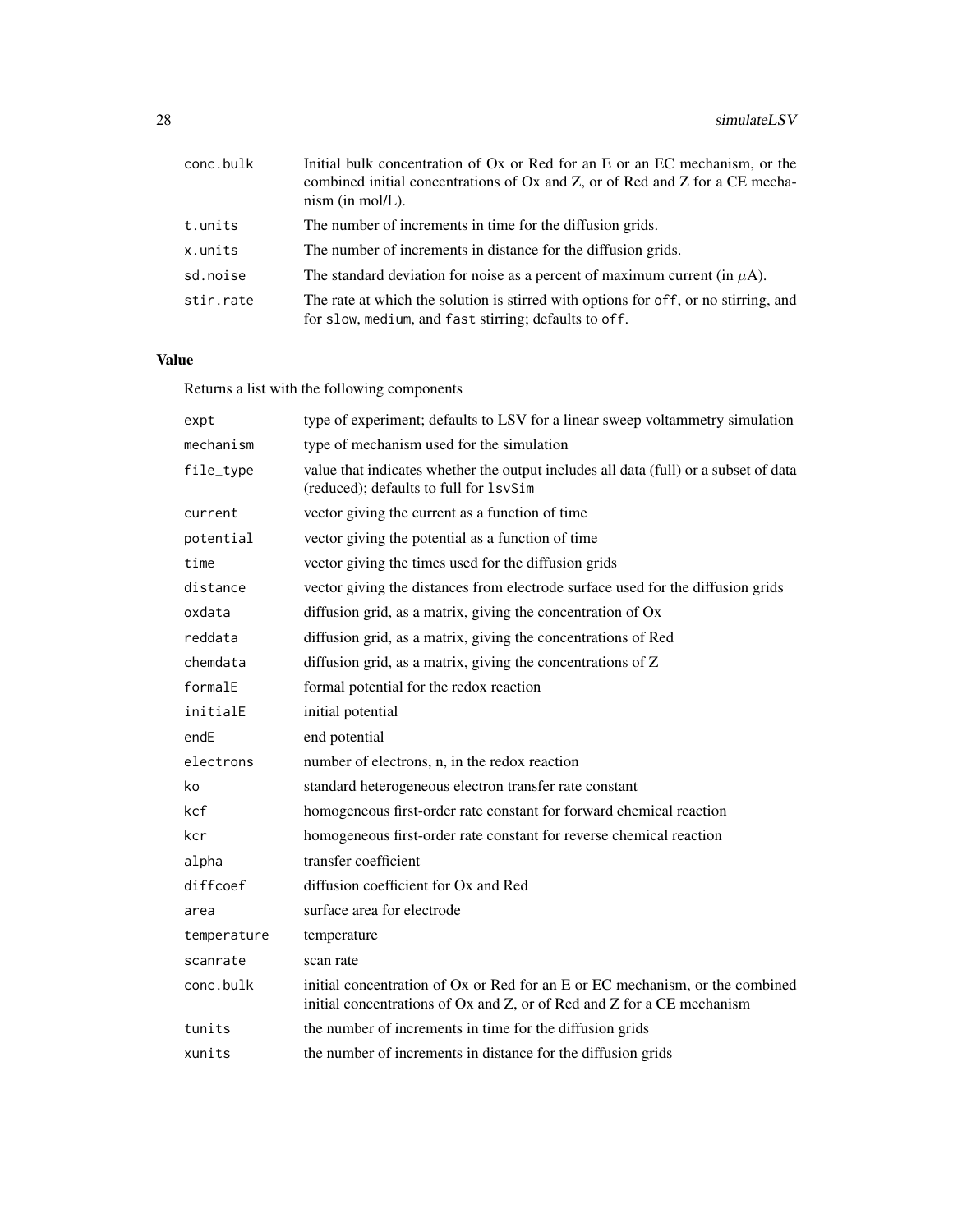# simulateLSV 29

| sdnoise   | standard deviation, as percent of maximum current, used to add noise to simu-<br>lated data                 |
|-----------|-------------------------------------------------------------------------------------------------------------|
| direction | -1 for an initial reduction reaction of $Ox$ to Red; $+1$ for an initial oxidation<br>reaction of Red to Ox |
| stir_rate | rate at which solution is stirred                                                                           |
| $k_f$     | vector of forward electron transfer rate constant as a function of potential                                |
| $k_b$     | vector of reverse electron transfer rate constant as a function of potential                                |
| jox       | vector giving the flux of Ox to the electrode surface as a function of potential                            |
| jred      | vector giving the flux of Red to the electrode surface as a function of potential                           |

```
ex_lsv = simulateLSV(e.start = 0.25, e.end = -0.25, e.form = 0,
  stir.rate = "fast", x.units = 100, t.units = 1000)
str(ex_lsv)
```